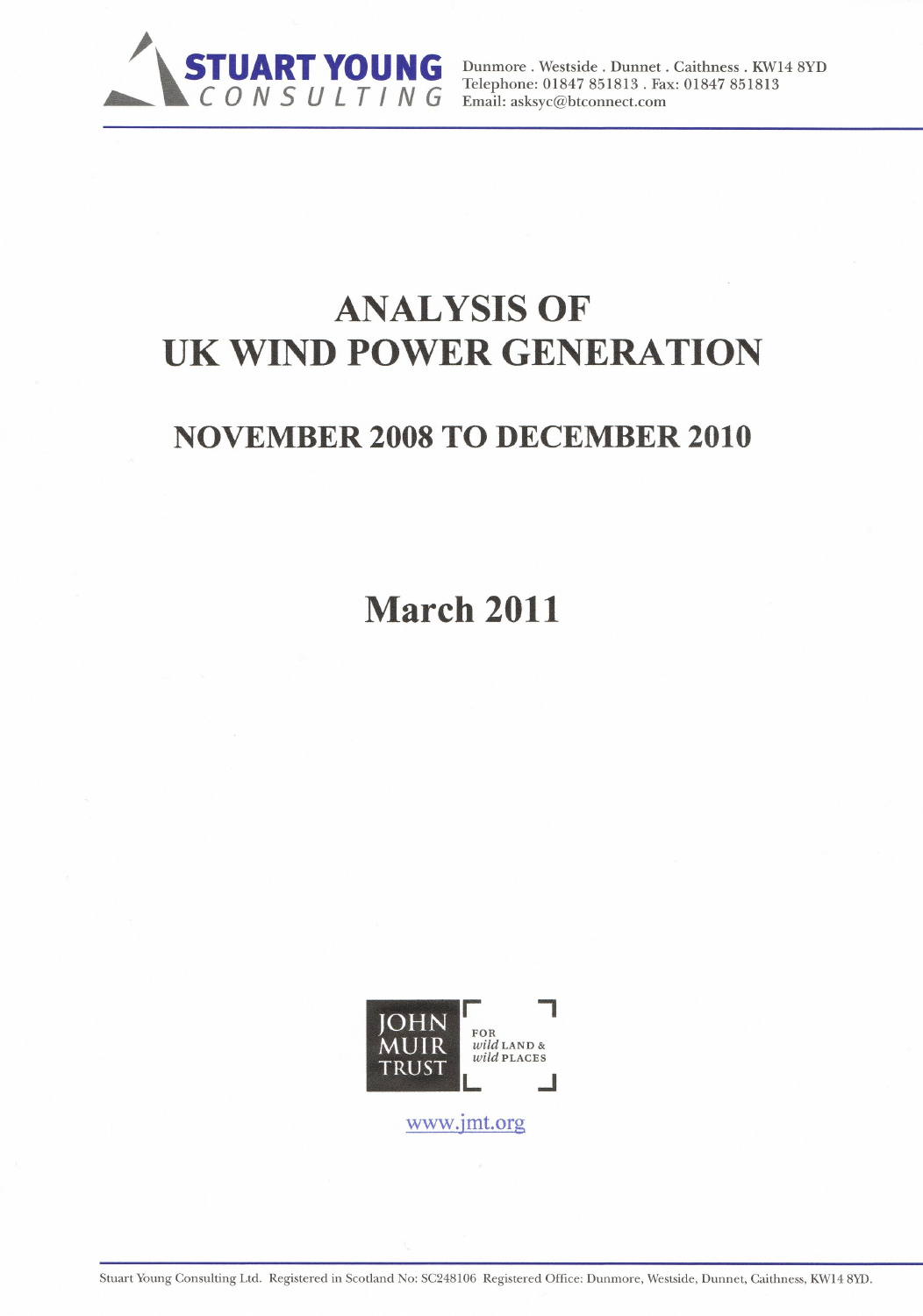# **A Report by Stuart Young**

**Supported by** 

**John Muir Trust**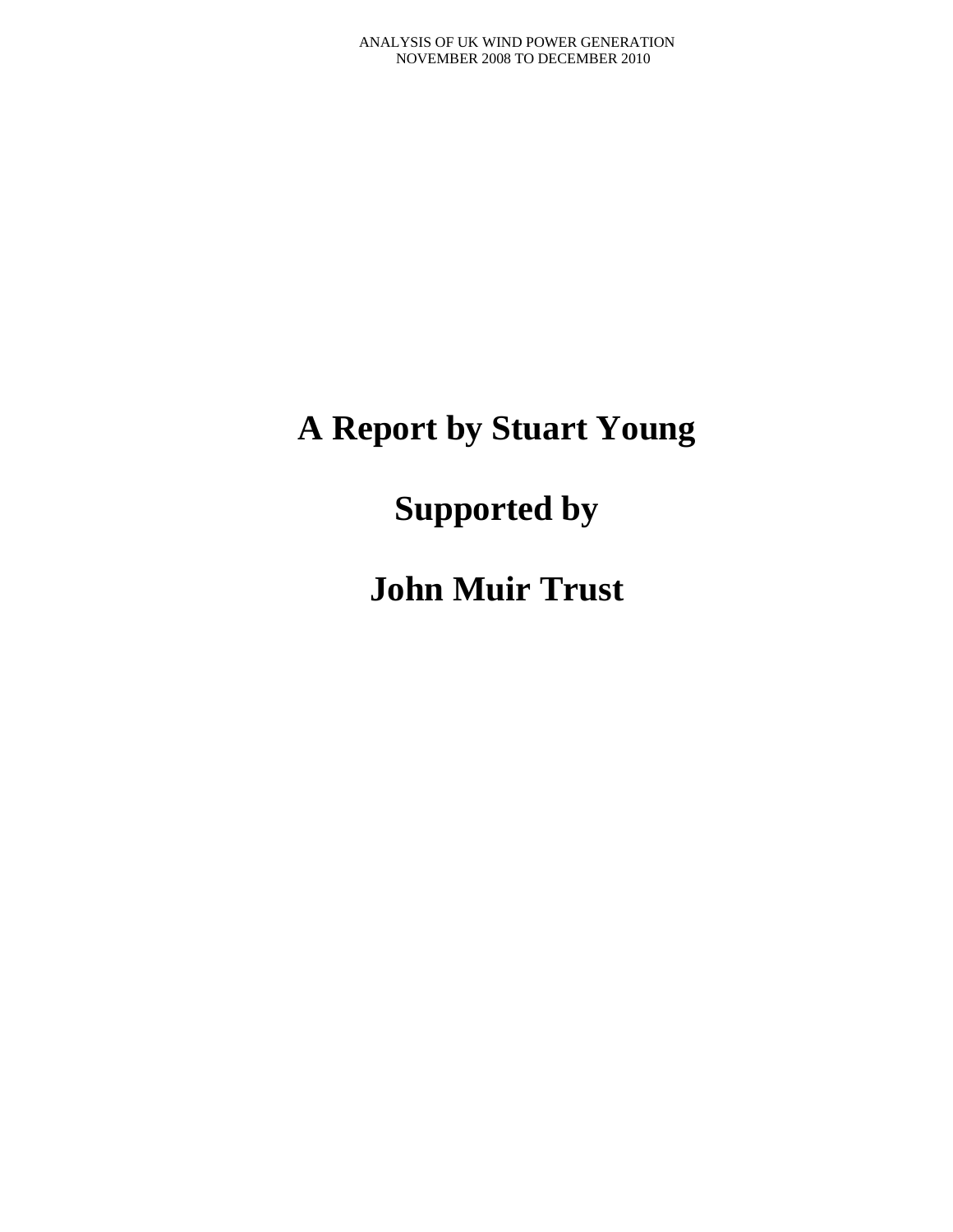# **INDEX**

### **EXECUTIVE SUMMARY**

**ANALYSIS OF U.K. WIND POWER GENERATION NOVEMBER 2008 - DECEMBER 2010** 

### **INTRODUCTION**

**EXPLANATORY NOTES** 

**ANALYSIS** 

**GRAPHICAL REPRESENTATIONS** 

**PUMPED STORAGE HYDRO** 

**APPENDICES:** 

- **A EXAMPLES OF ASSERTIONS**
- **B SAMPLE GRAPH, DECEMBER 2010**
- **C WIND STATISTICS NOVEMBER 2008 TO DECEMBER 2010**
- **D INCIDENCE OF LOW WIND OUTPUT**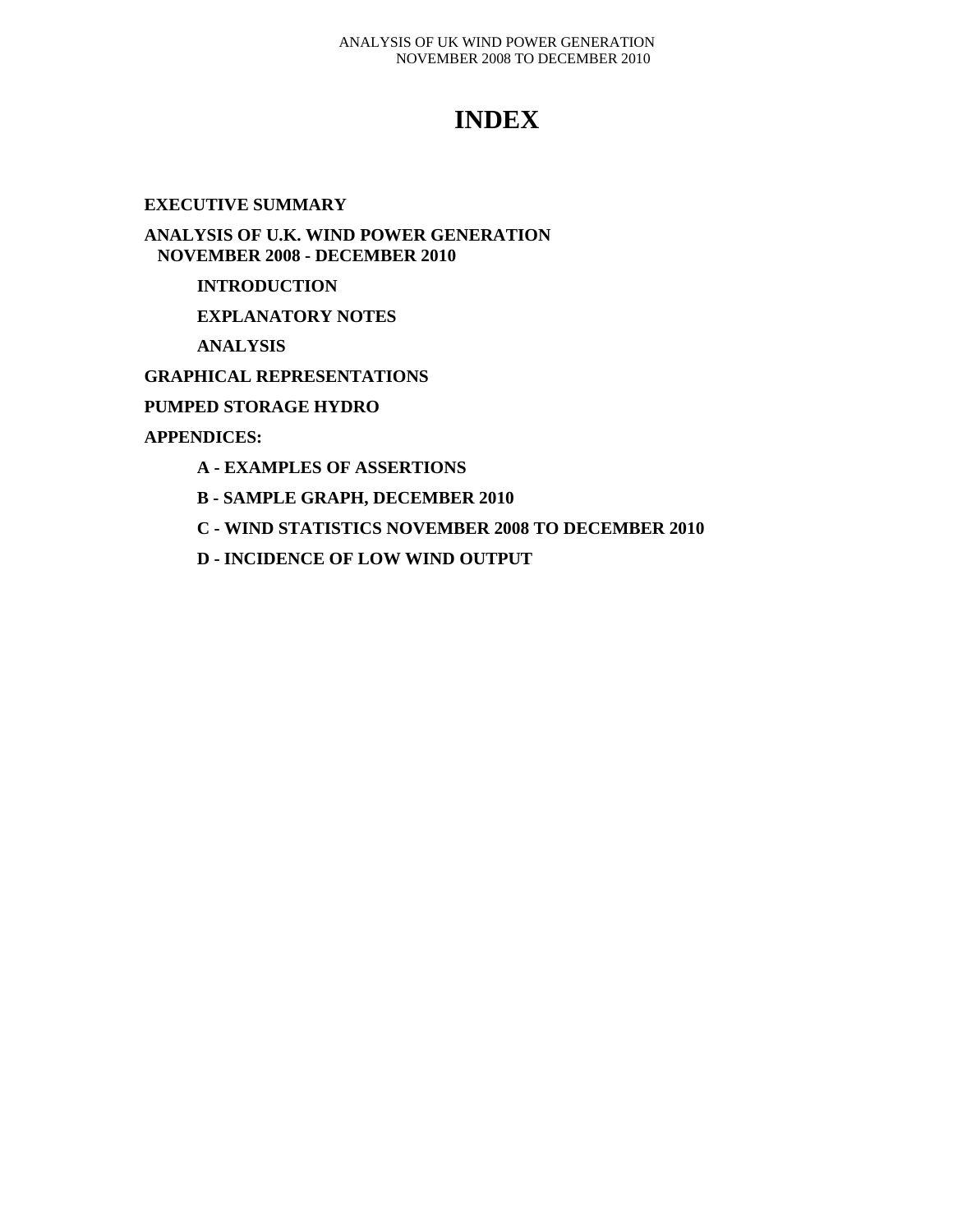# **EXECUTIVE SUMMARY**

# **PRINCIPAL FINDINGS in respect of analysis of electricity generation from all the U.K. windfarms which are metered by National Grid, November 2008 to December 2010**

# **The following five statements are common assertions made by both the wind industry and Government representatives and agencies. This Report examines those assertions.**

- 1. "Wind turbines will generate on average 30% of their rated capacity over a year."
- 2. "The wind is always blowing somewhere."
- 3. "Periods of widespread low wind are infrequent."
- 4. "The probability of very low wind output coinciding with peak electricity demand is slight."
- 5. "Pumped storage hydro can fill the generation gap during prolonged low wind periods."

# **This analysis uses publicly available data for a 26 month period between November 2008 and December 2010 and the facts in respect of the above assertions are:**

- 1. Average output from wind was 27.18% of metered capacity in 2009, 21.14% in 2010, and 24.08% between November 2008 and December 2010 inclusive.
- 2. There were 124 separate occasions from November 2008 till December 2010 when total generation from the windfarms metered by National Grid was less than 20MW. (Average capacity over the period was in excess of 1600MW).
- 3. The average frequency and duration of a low wind event of 20MW or less between November 2008 and December 2010 was once every 6.38 days for a period of 4.93 hours.
- 4. At each of the four highest peak demands of 2010 wind output was low being respectively 4.72%, 5.51%, 2.59% and 2.51% of capacity at peak demand.
- 5. The entire pumped storage hydro capacity in the UK can provide up to 2788MW for only 5 hours then it drops to 1060MW, and finally runs out of water after 22 hours.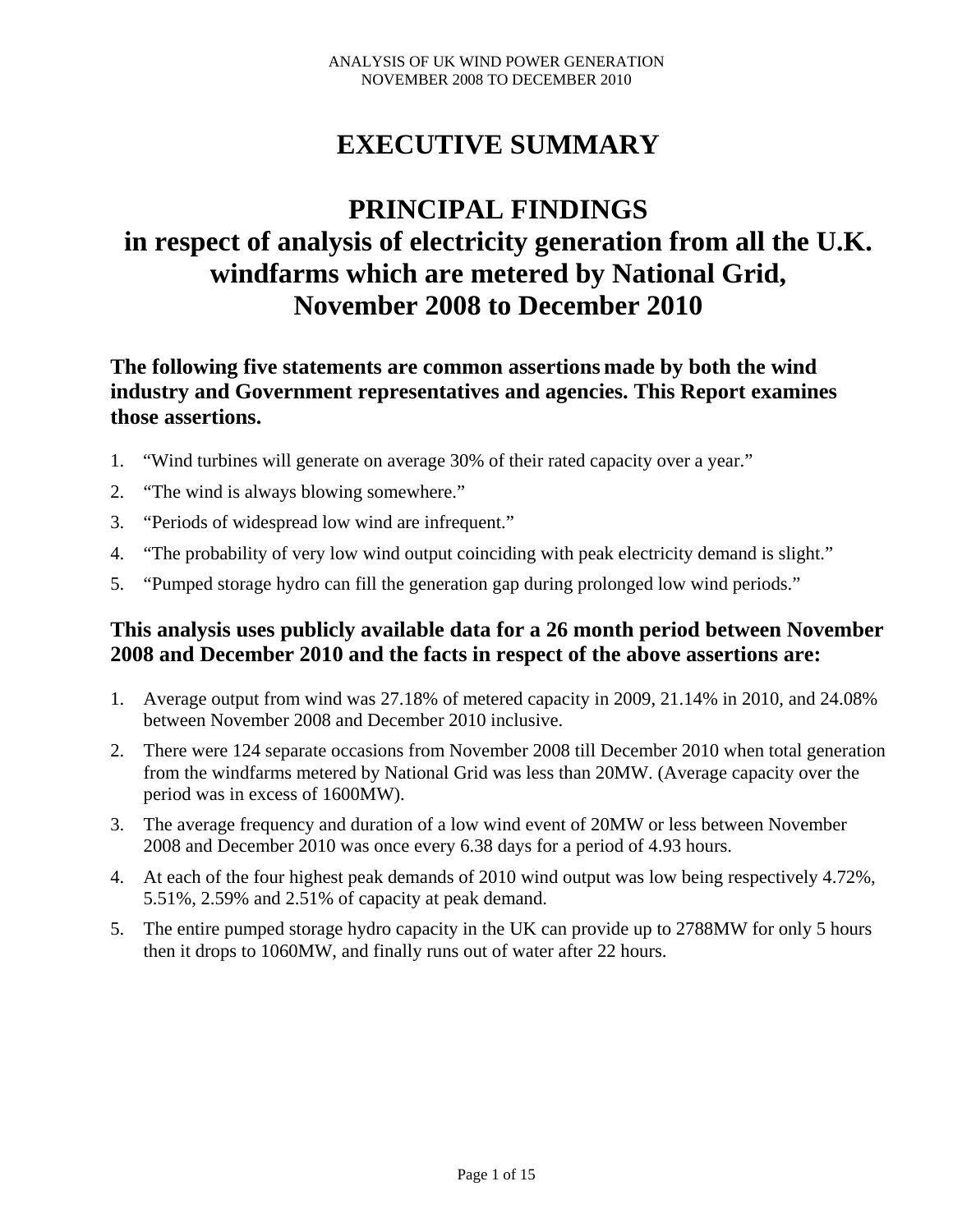# **OTHER FINDINGS**

have emerged in the course of this analysis in addition to the Principal Findings which related to the testing of five common assertions. These Other Findings are listed below.

- 1. During the study period, wind generation was:
	- **below 20% of capacity more than half the time.**
	- **below 10% of capacity over one third of the time.**
	- **below 2.5% capacity for the equivalent of one day in twelve.**
	- **below 1.25% capacity for the equivalent of just under one day a month.**

 The discovery that for one third of the time wind output was less than 10% of capacity, and often significantly less than 10%, was an unexpected result of the analysis.

- 2. Among the 124 days on which generation fell below 20MW were 51 days when generation was 10MW or less. In some ways this is an unimportant statistic because with 20MW or less output the contribution from wind is effectively zero, and a few MW less is neither here nor there. But the very existence of these events and their frequency - on average almost once every 15 days for a period of 4.35 hours - indicates that a major reassessment of the capacity credit of wind power is required.
- 3. Very low wind events are not confined to periods of high pressure in winter. They can occur at any time of the year.
- 4. The incidence of high wind and low demand can occur at any time of year. As connected wind capacity increases there will come a point when no more thermal plant can be constrained off to accommodate wind power. In the illustrated 30GW connected wind capacity model with "must-run" thermal generation assumed to be 10GW, this scenario occurs 78 times, or 3 times a month on average. This indicates the requirement for a major reassessment of how much wind capacity can be tolerated by the Grid.
- 5. The frequency of changes in output of 100MW or more over a five minute period was surprising. There is more work to be done to determine a pattern, but during March 2011, immediately prior to publication of this report, there were six instances of a five minute rise in output in excess of 100MW, the highest being 166MW, and five instances of a five minute drop in output in excess of 100MW, the highest being 148MW. This indicates the requirement for a re-assessment of the potential for increased wind capacity to simulate the instantaneous loss (or gain) of a large thermal plant.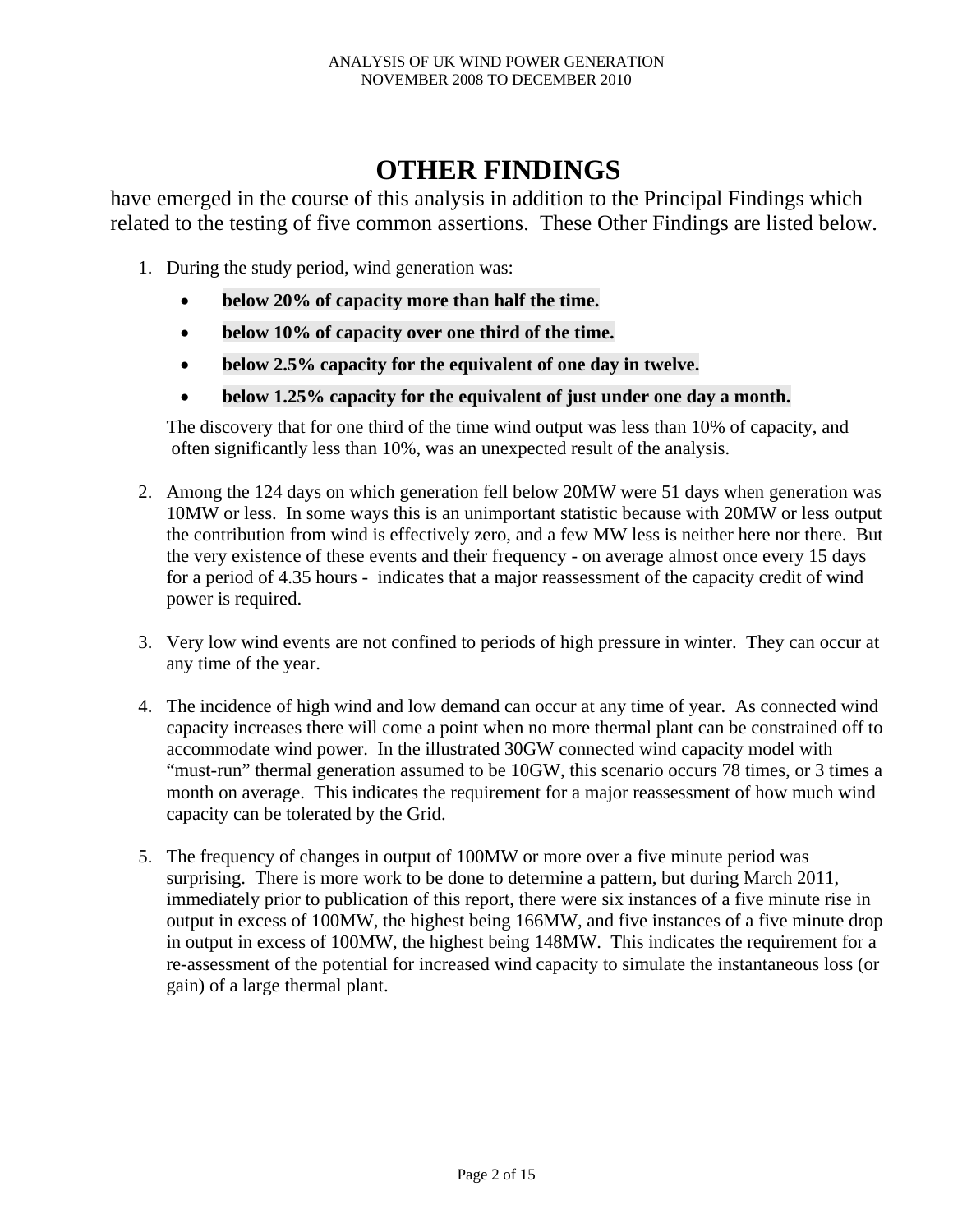- 6. The volatility of wind was underlined in the closing days of March 2011 as this Report was being finalised.
	- At 3.00am on Monday  $28<sup>th</sup>$  March, the entire output from 3226MW capacity was 9MW.
	- At 11.40am on Thursday  $31<sup>st</sup>$  March, wind output was 2618MW, the highest recorded to date.
	- The average output from wind in March 2011 was 22.04%.
	- Output from wind in March 2011 was 10% of capacity or less for 30.78% of the time.

**The nature of wind output has been obscured by reliance on "average output" figures. Analysis of hard data from National Grid shows that wind behaves in a quite different manner from that suggested by study of average output derived from the Renewable Obligation Certificates (ROCs) record, or from wind speed records which in themselves are averaged.** 

**It is clear from this analysis that wind cannot be relied upon to provide any significant level of generation at any defined time in the future. There is an urgent need to re-evaluate the implications of reliance on wind for any significant proportion of our energy requirement.**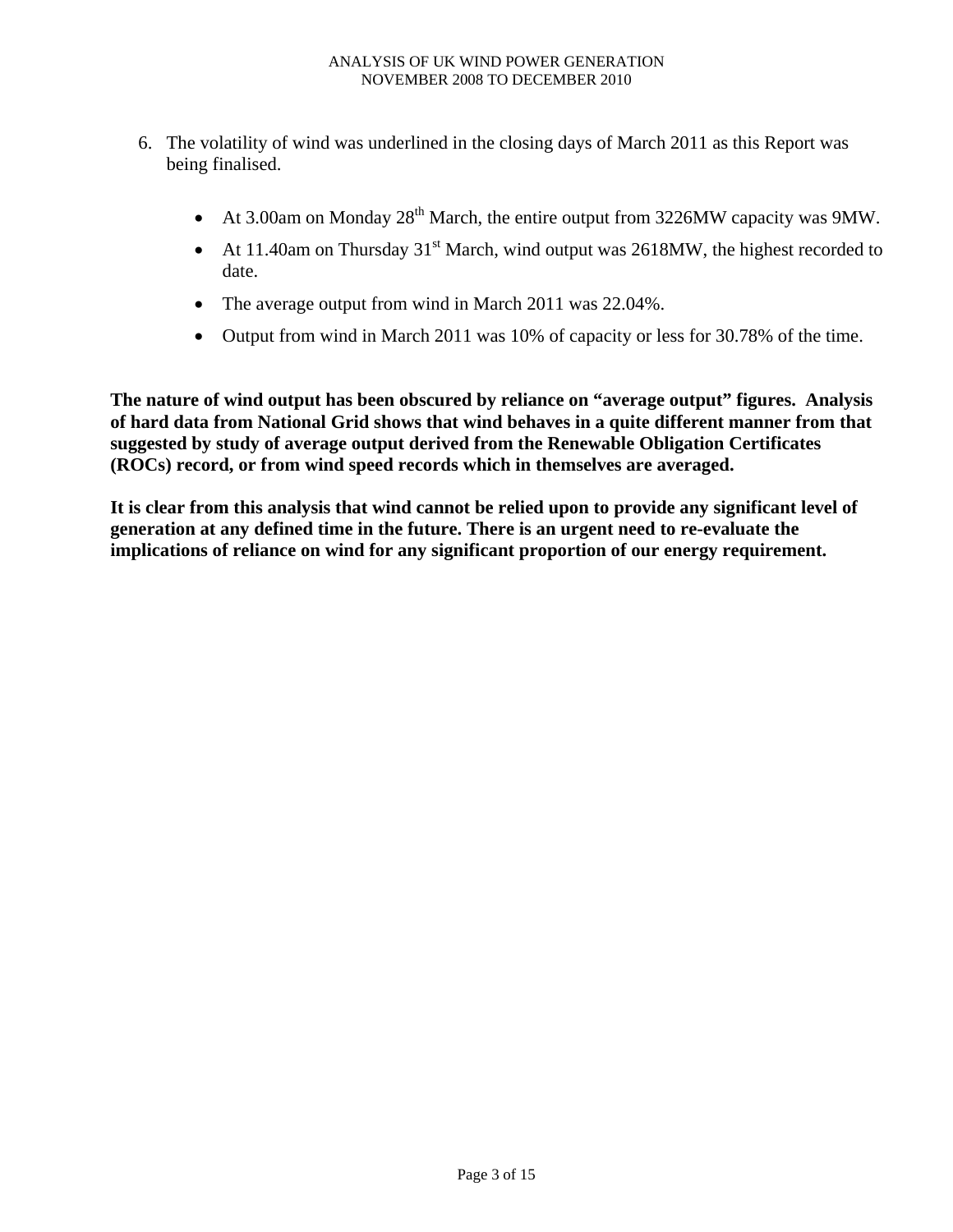# **ANALYSIS OF UK WIND POWER GENERATION**

# **NOVEMBER 2008 TO DECEMBER 2010**

## **INTRODUCTION**

There is a growing concern that wind generation may not be able to deliver the contribution which has been predicted and used in government projection assumptions. Several studies have indicated that output is often less than anticipated or was claimed, at the planning stage of development. Every wind farm proposal is accompanied by a claim with regard to "meeting the average needs of x thousand homes" or similar, for example:

"The current proposal has 30 turbines with an installed capacity of up to 75 megawatts (MW) of renewable electricity. With a capacity of this size in such a windy part of Scotland, the project will meet the average needs of some 42,000 households and offset the annual release of over 100,000 tonnes of carbon dioxide, the main greenhouse gas contributing to climate change, which would otherwise come from power stations burning fossil fuels." http://www.spittalwindfarm.co.uk/proposal.html

The following five assertions are commonly put forward as if they are indisputable facts:

- **1. "Wind turbines will generate on average 30% of their rated capacity over a year".**
- **2. "The wind is always blowing somewhere."**
- **3. "Periods of widespread low wind are infrequent."**
- **4. "The probability of very low wind output coinciding with maximum electricity demand is slight."**
- **5. "Pumped storage hydro can fill the generation gap during prolonged low wind periods."**

There is little evidence available to support these assertions, and knowing the average output of a wind generator over a period tells us nothing about how that average output was delivered. This Report examines wind generation performance and draws on information published by the Balancing Mechanism Reporting Service (BMRS).

The data originates from National Grid (NG) and has been published every five minutes of every day since  $1<sup>st</sup>$  November 2008 (excluding instrumentation failures and the like). This Report covers the period from that date until  $31<sup>st</sup>$  December 2010.

The **current** data is found on the BMRS website at www.bmreports.com , and **historical** data can be found on the ELEXON Portal website at https://elexonexchange.bsccentralservices.com/ref=HISTORICGENERATIONBYFUELTYPE Registration is required to create an account.

The data on which this Report is founded is accessible to, and verifiable by, anyone with an internet connection.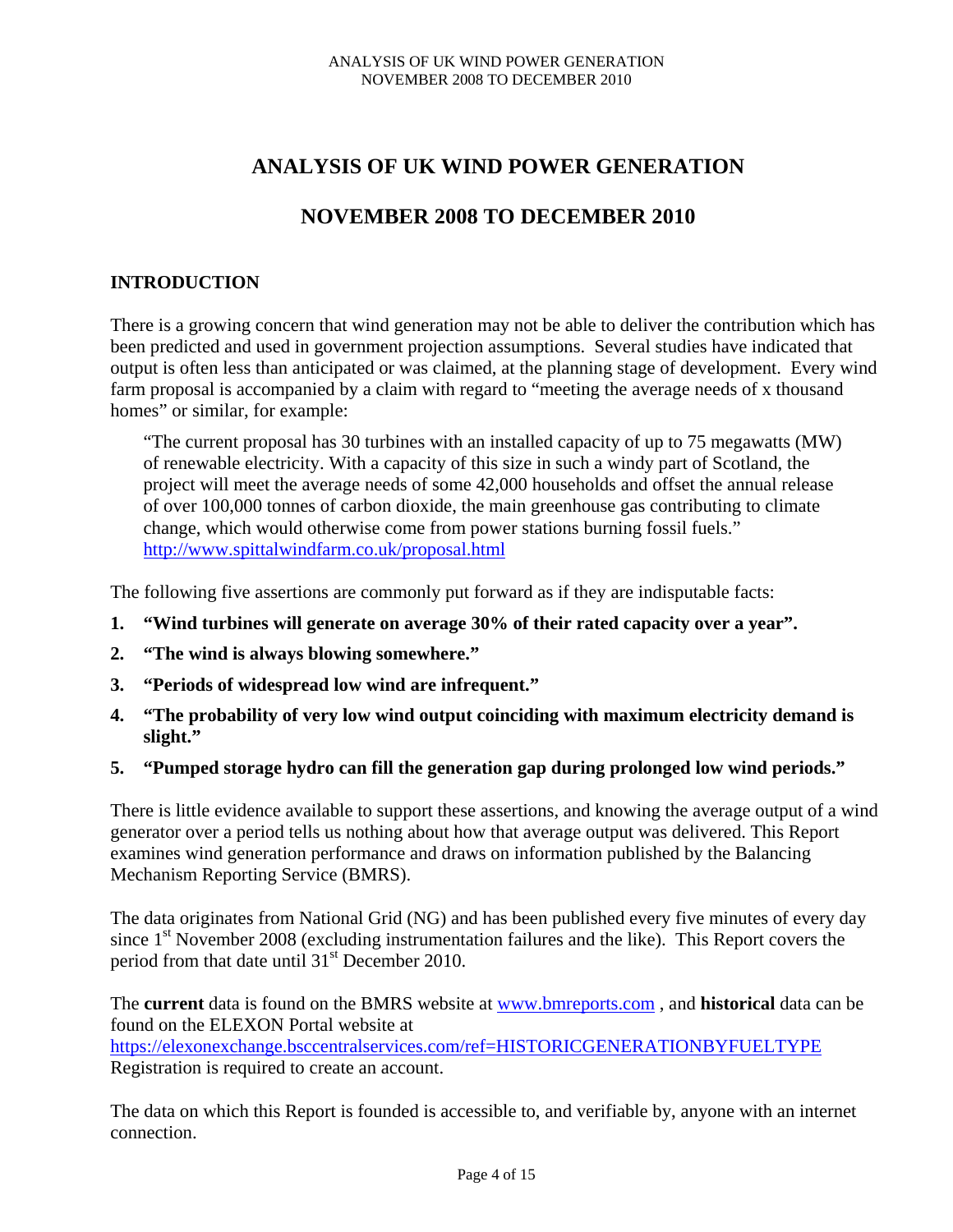**ELEXON Ltd** is the Balancing and Settlement Code Company (BSCCo) defined and created by the Balancing and Settlement Code (BSC and also known as the Code). ELEXON Ltd procures, manages and operates services and systems, which enables balancing and settlement of the wholesale electricity market and retail competition in electricity supply.

A wealth of information is to be found on the **Balancing Mechanism Reporting Service (BMRS)** website at www.bmreports.com from where links to related sites are found.

I am grateful to ELEXON Ltd for permission to use its generation data, and for the not inconsiderable help I have had from the BSC Service Desk. BSCServiceDesk@logica.com.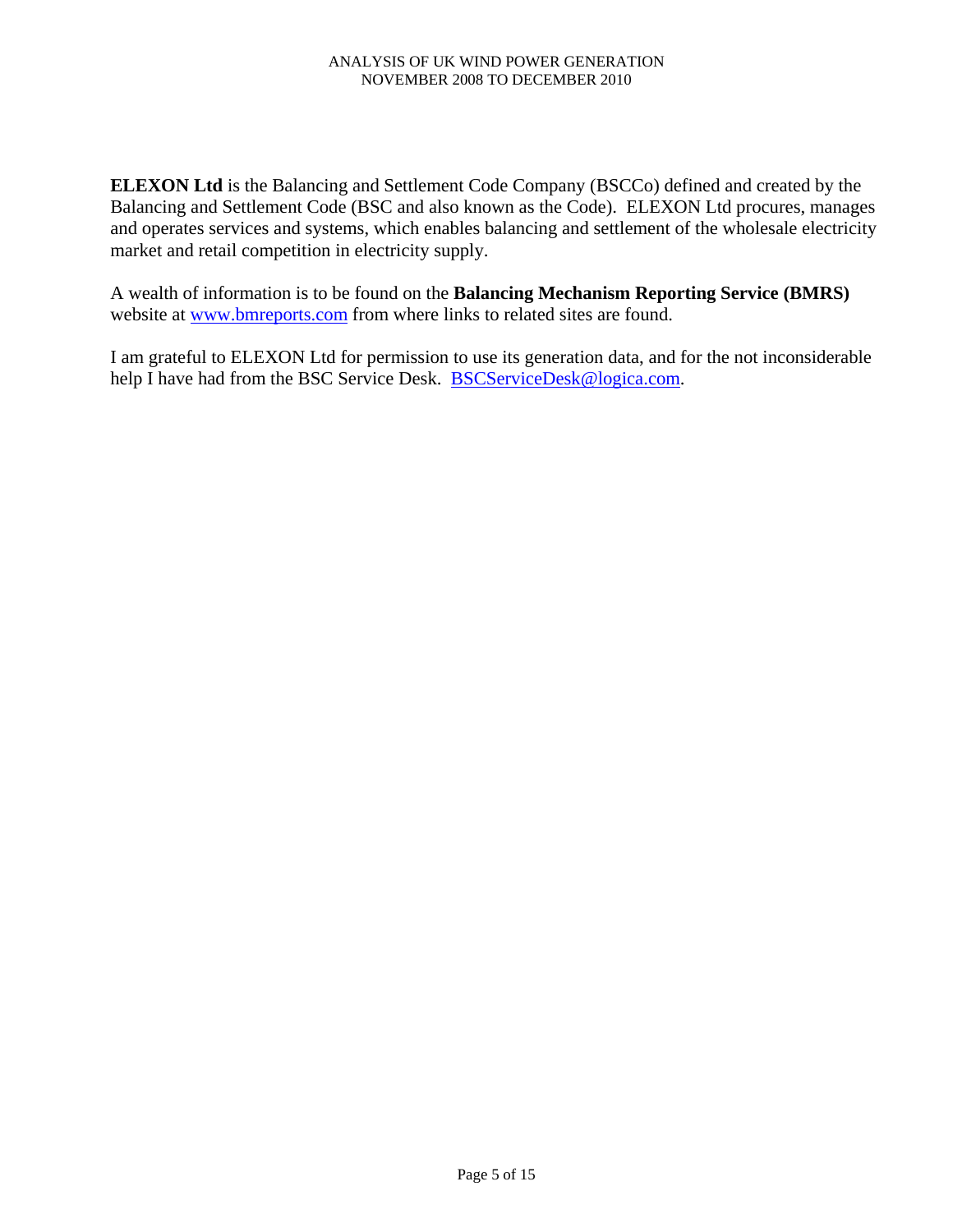## **EXPLANATORY NOTES**

**These notes explain the objective of this report, briefly describe the BMRS website, explain about wind generation which is "visible" to National Grid, and outlines the methodology employed in producing the Analysis which is at the heart of this report.** 

### **Objective**

This analysis seeks to test the "assertions" by examining and presenting historical generation data. There is nothing technical or difficult in this work. It is simply the accessing and recording of generation data from the  $227,808$  five-minute files in chronological order from 1<sup>st</sup> November 2008 until  $31<sup>st</sup>$  December 2010, and presentation of the information by time, and by level of wind generation output relative to time.

It is the objective of this Report to set out hard indisputable facts about how wind power delivers its "average" output, and to place these facts before engineers, politicians, economists, and others who are hopefully in a position to influence energy policy.

### **The BMRS Website**

National Grid (NG) has been publishing electricity generation by fuel type data every five minutes on its NETA website www.bmreports.com since 1<sup>st</sup> November 2008. This covers generation from all conventional industrial generators by fuel type, and from a **large proportion** of the industrial wind generation installations in UK.

## **Wind Generation which is "visible" to National Grid**

There is no central instantly-accessible record of all industrial wind generated electricity. NG can only "see" the generation which is metered at the point of connection to the transmission system under NG's control and where it has operational metering.

If a wind farm connects to a substation owned or operated by NG, NG can "see" it. If it simply hooks into the wider distribution system, NG cannot "see" it. It is an invisible source of power satisfying an invisible demand. However, it remains NG's responsibility to balance the Grid to ensure that the invisible demand which wind satisfies when it is generating continues to be met when it is not generating.

NG can "see" around 50% of all industrial UK wind generation. There is no reason to believe that wind generation not "seen" by NG performs any more efficiently. Indeed, it is possible that, since all the onshore wind generation in the metered total is presently in Scotland, which is generally windier than the rest of the UK, the "unseen" wind generation may perform less well.

Until July 2010, all wind generation "visible" to NG, and in the data analysed in this Report, was from onshore wind in Scotland. It represented about 80% of all industrial wind generation in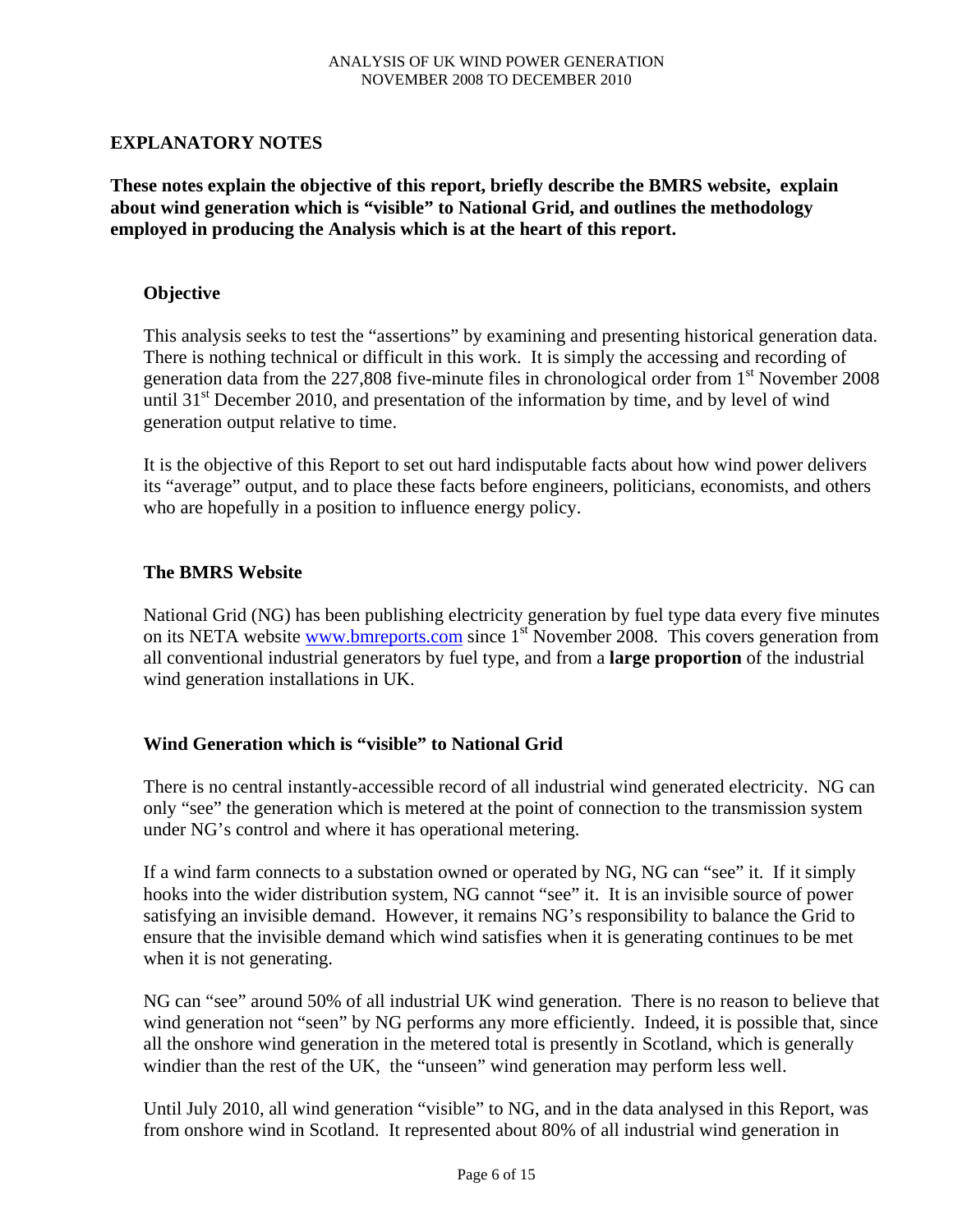Scotland and had a good geographical spread. It is reasonable to assume, due to the good geographical spread, that the "visible" generation was a fair representation of all generation in Scotland at that time.

After July 2010, with output from offshore wind farms off North East England, in the Solway Firth and at Thanet off the Kent coast having been added to those "visible", the geographical spread became dispersed, and the data is no longer representative of any particular area.

However, one simple fact remains true. **If there is little or no wind generated power available at any one time from the whole of the "visible" wind fleet, then there is little or no wind generated power available from any part or geographical sub-section of the wind fleet at that time.**

# **Methodology**

Where this analysis refers to a percentage output from wind, it is the actual output in MW expressed as a percentage of the installed capacity.

Every five minutes of every day, the BMRS website publishes generation data from NG which includes wind generated power data. This information is also available historically from the ELEXON Portal website. This analysis has used the historical record.

This Report set out to test a few assumptions. One hypothesis which seemed likely is that if wind farms generate at 30% of their rated capacity on average, then it might be reasonable to expect that they will generate over 30% for about half the time and under 30% for about half the time. However, it is now clear that wind behaviour is not so simple.

The wind generation data was, therefore, sorted in an EXCEL spreadsheet in output bands, and the number of five minute periods which wind generation spent in each of those bands is the basis of the analysis.

The output bands are:

Over 30% rated capacity 20% to30% 10 to 20% 5 to 10% 2.5 to 5% 1.25 to 2.5% Less than 1.25% of rated capacity.

Where there was a gap in data, for example due to instrumentation failure, then the last credible data before the event and the first credible data after the event have been averaged, and the appropriate number of five minute periods inserted at these average values. This maintains 288 five minute periods in each day.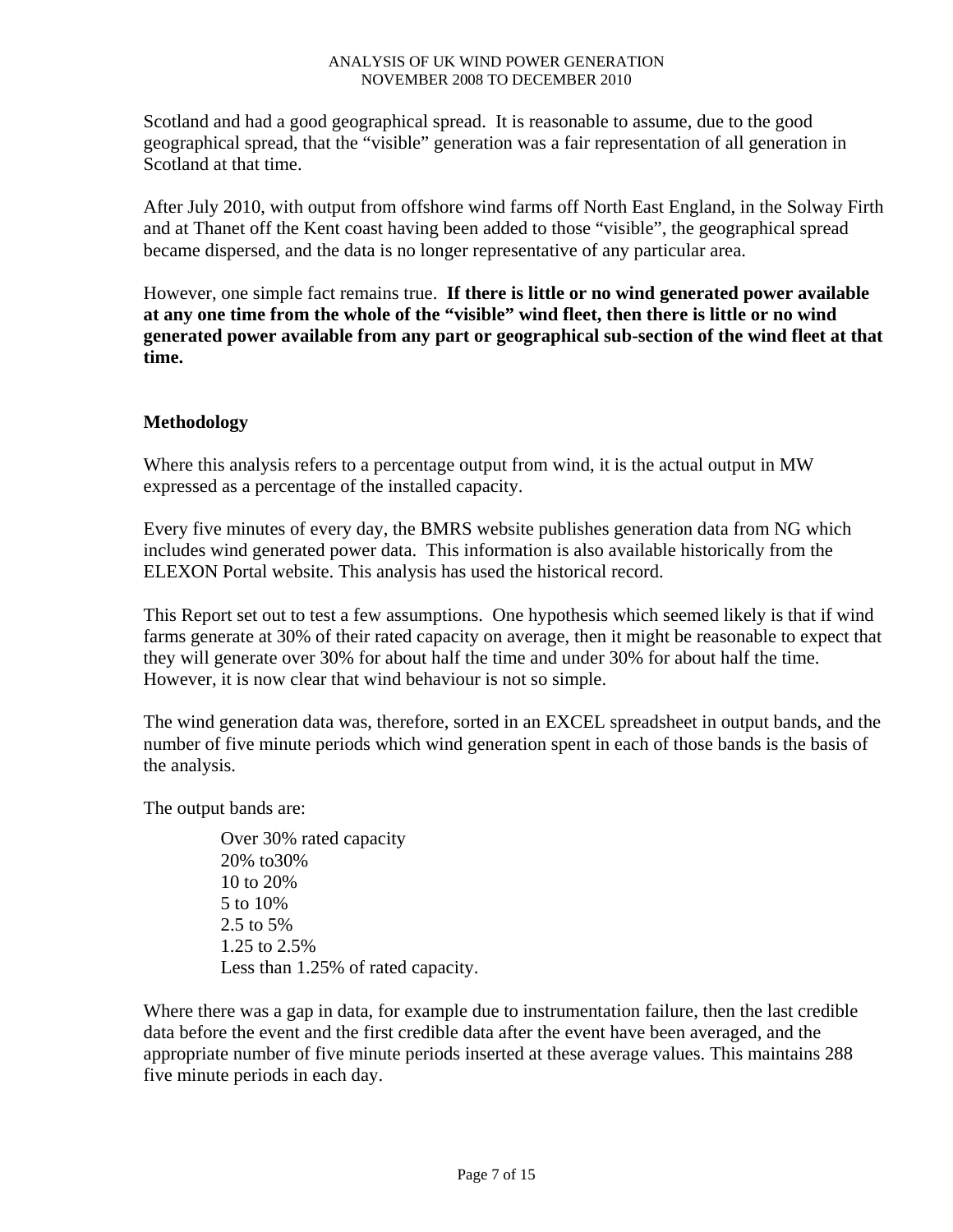The numbers of five minute periods in each output band was initially expressed as a percentage of the total numbers of five minute periods in the month in question.

Having established the length of time of generation in each output band, this was further sorted into periods of time above and below the 30% "average " output as follows:

> Over 30% rated capacity Under 30% rated capacity Under 20% Under 10% Under 5% Under 2.5% Under 1.25%

The data were then sorted to establish average wind generation outputs for the following periods:

1<sup>st</sup> November 2008 to 31<sup>st</sup> December 2010 November and December 2008 2009 2010 2009 and 2010

The record was examined for individual low wind events. Five-minute periods which were recorded as 10MW or less and 20MW or less output were identified.

The record was also examined to determine wind generation at the major peak demands in 2010.

The generation record has been presented graphically on twenty-six sheets. Each sheet shows one graph of recorded generation (top graph) with a line identifying the expected 30% average and another line for actual average outputs, and another graph (bottom graph) showing;

a) actual recorded demand along with

b) actual recorded generation factored up to represent generation from 30GW wind capacity (red data line).

In round terms, 30GW connected wind capacity is expected by the year 2020. There is currently around 5GW connected wind capacity. The factored output shows what contribution to the total demand might be achieved from the expected wind fleet in 2020.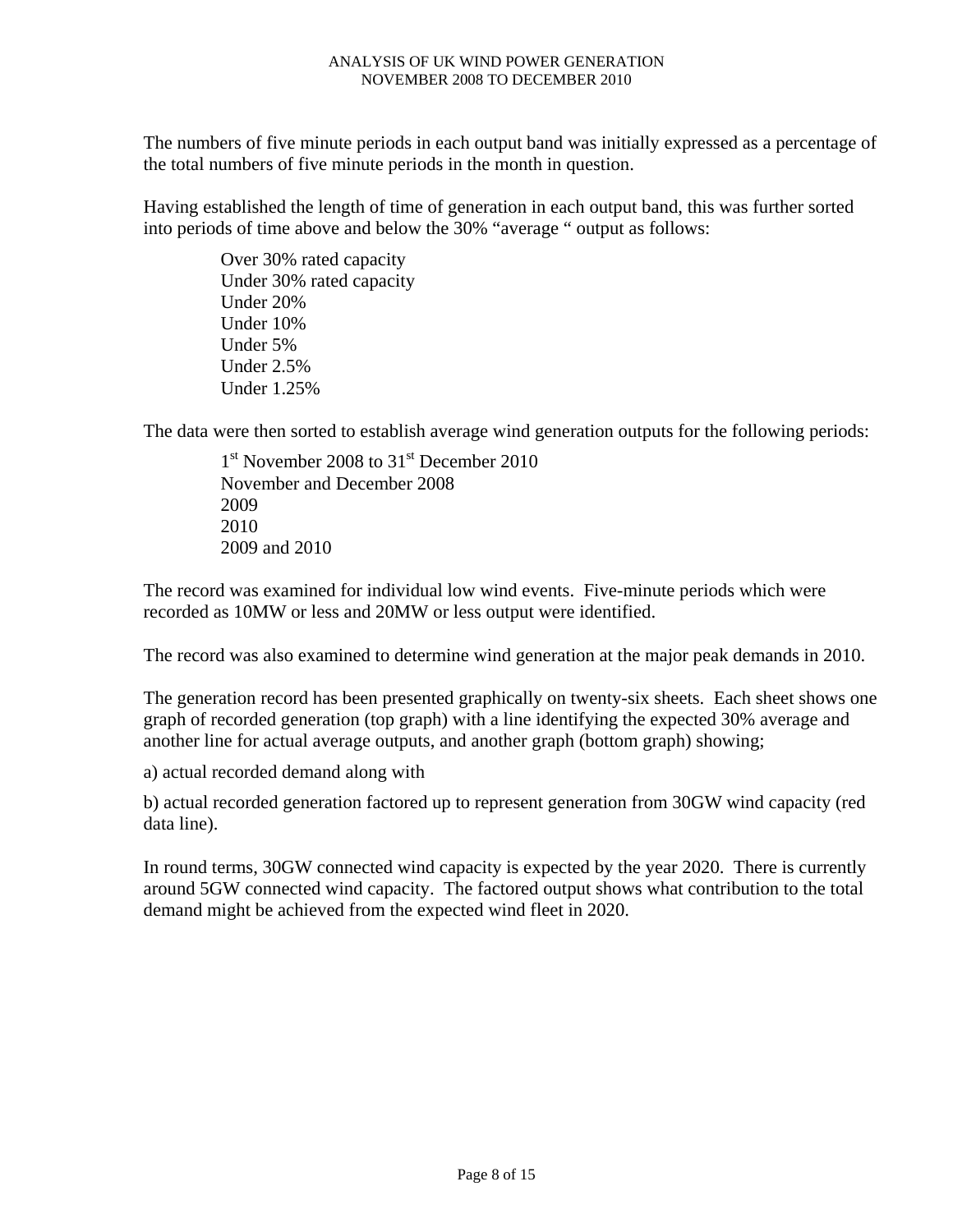## **ANALYSIS**

### **Average Outputs**

The basis for calculation of average output is the actual output expressed as a percentage of metered capacity over the specified period.

Average outputs from metered wind farms were:

| 2008 (November and December only) | 31.72% |
|-----------------------------------|--------|
| 2009                              | 27.18% |
| 2010                              | 21.14% |
| 2009/2010                         | 23.63% |
| 2008/2009/2010                    | 24.08% |

**The belief that onshore wind farms generate on average 30% of rated capacity is not supported by the record of generation from November 2008 to December 2010 inclusive.** 

### **Time at Banded Generation Output Levels**

The numbers of five minute periods with generation in each band were abstracted and expressed as a percentage of total time in each band:

| <b>OUTPUT LEVELS</b>     | 2008-2010 | 2008  | 2009  | 2010  | 2009/2010 |
|--------------------------|-----------|-------|-------|-------|-----------|
| % Time over 30% capacity | 33.44     | 47.22 | 38.55 | 26.02 | 32.29     |
| % Time 20-30%            | 12.70     | 9.14  | 13.90 | 12.09 | 13.00     |
| % Time 10-20%            | 20.45     | 15.06 | 18.56 | 23.25 | 20.91     |
| % Time $5-10\%$          | 15.47     | 10.09 | 14.04 | 17.80 | 15.92     |
| % Time 2.5-5%            | 9.79      | 9.88  | 8.68  | 10.88 | 9.78      |
| % Time 1.25-2.5%         | 5.06      | 5.08  | 4.33  | 5.80  | 5.06      |
| % Time $< 1.25\%$        | 3.09      | 3.53  | 1.94  | 4.16  | 3.05      |

The aggregated period percentages of total time above and below the threshold bands were calculated:

| <b>OUTPUT LEVELS</b>        | 2008-2010 | 2008  | 2009  | 2010  | 2009/2010 |
|-----------------------------|-----------|-------|-------|-------|-----------|
| % Time over 30% capacity    | 33.44     | 47.22 | 38.55 | 26.02 | 32.29     |
| % Time under 30% capacity   | 66.56     | 52.78 | 61.45 | 73.98 | 67.71     |
| % Time under 20% capacity   | 53.86     | 43.64 | 47.55 | 61.88 | 54.72     |
| % Time under 5% capacity    | 17.94     | 18.50 | 14.95 | 20.84 | 17.89     |
| % Time under 2.5% capacity  | 8.15      | 8.62  | 6.27  | 9.96  | 8.11      |
| % Time under 1.25% capacity | 3.09      | 3.53  | 1.94  | 4.16  | 3.05      |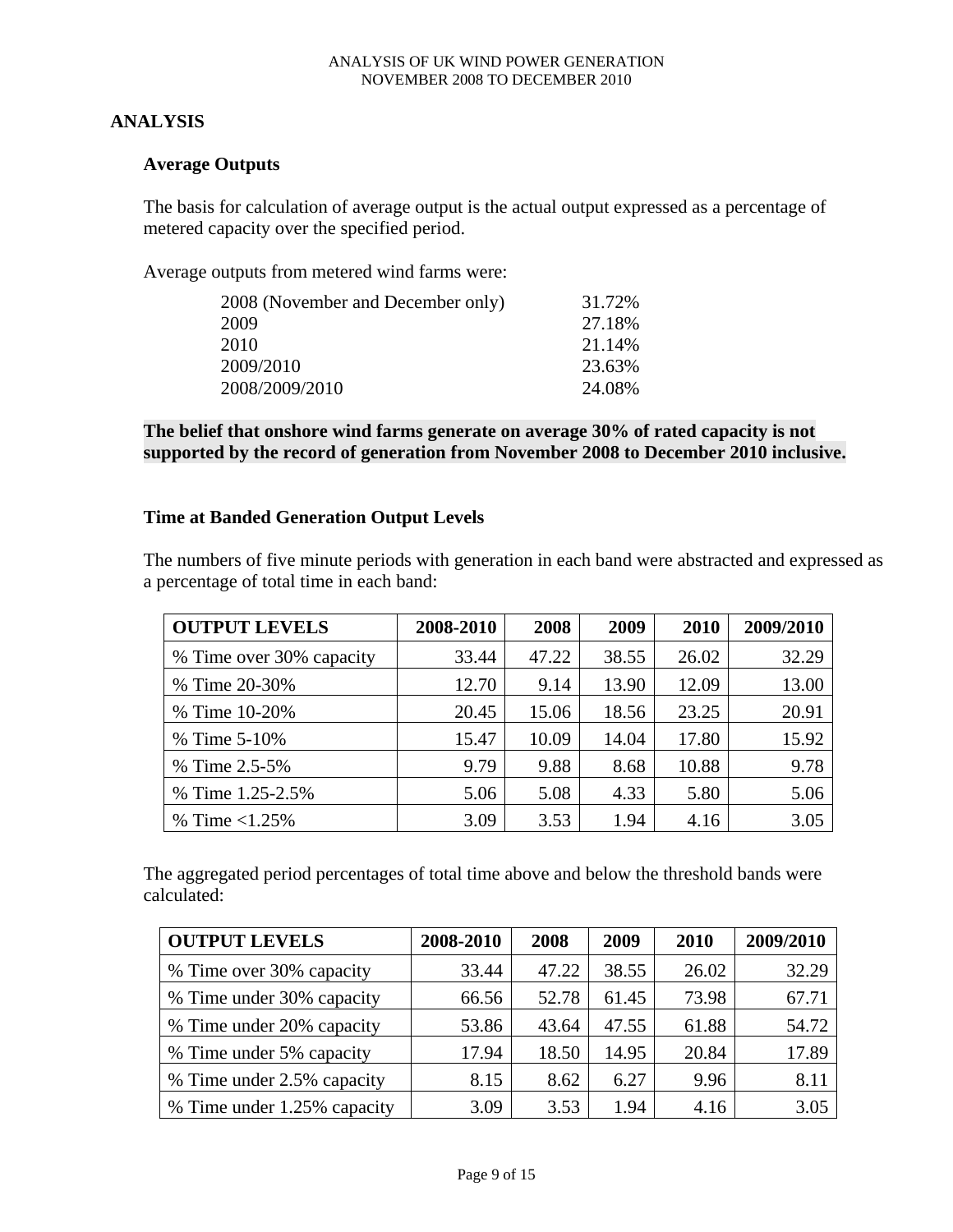The hypothesis that generation would be over and under 30% of capacity for roughly equal amounts of time has not been supported.

The significant information to come from this analysis is the aggregated lengths of time at unexpectedly low levels of output:

- •**More than half the time below 20% of capacity.**
- •**Over one third of the time below 10% of capacity.**
- •**The equivalent of one day in twelve below 2.5% capacity.**
- •**The equivalent of just under one day a month below 1.25% capacity.**

## **Incidence of Very Low Wind Events**

The record was scrutinised for "Very Low Wind Events". Periods in which generation from the total metered capacity was 10MW or less and 20MW or less were identified and recorded, regardless of the level of metered capacity at the time. (The average metered capacity over the study period was in excess of 1600MW so these represented very small percentages of capacity whenever they occurred).

## 10MW Events

Between 1<sup>st</sup> November 2008 and 31<sup>st</sup> December 2010, a period of 791 days, there were 51 days on which generation fell below 10MW for at least one five minute period. The shortest time was five minutes and the longest was seventeen hours and fifteen minutes. The total number of five minute periods below 10MW was 2662.

The average frequency and duration of low wind events below 10MW over the period in question can be calculated thus;

Frequency: 791 days divided by  $51 = 15.51$  days Duration: 2662 five minute periods divided by  $51 = 52.2$  periods = 4.35 hours

#### 20MW Events

Between  $1<sup>st</sup>$  November 2008 and  $31<sup>st</sup>$  December 2010, a period of 791 days, there were 124 days on which generation fell below 20MW for at least one five minute period. The shortest time was five minutes and the longest was thirty-three hours. The total number of five minute periods below 20MW was 7330.

The average frequency and duration of low wind events below 20MW over the period in question can be calculated thus.

Frequency: 791 days divided by  $124 = 6.38$  days Duration: 7330 five minute periods divided by  $124 = 59.11$  periods  $= 4.93$  hours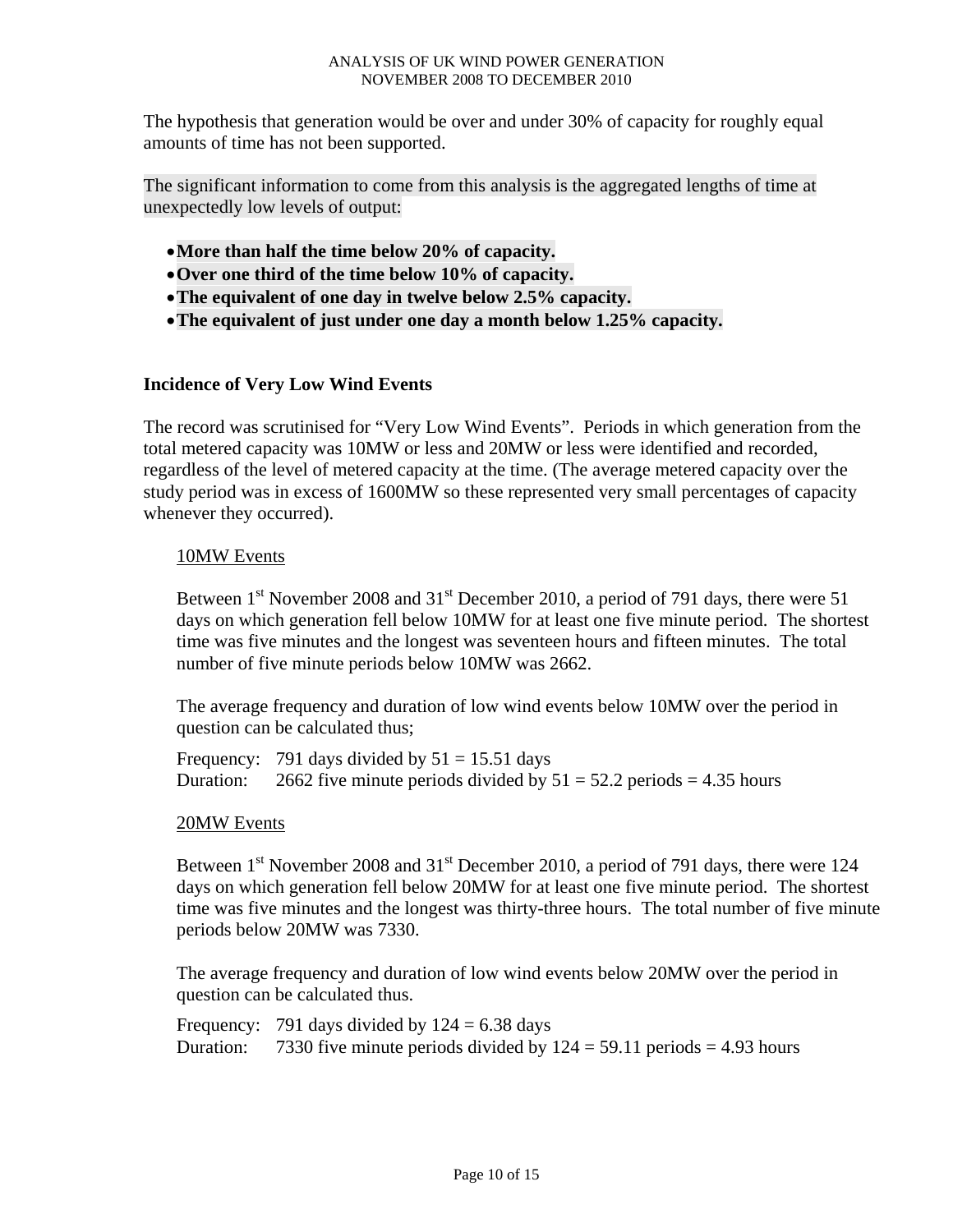- **Between November 2008 and December 2010 inclusive, a less than 20MW event occurred on average once every six and a half days and lasted for almost five hours. This included 10MW events occurring on average once every fifteen and a half days and lasting for just under four and a half hours**.
- **Very low wind events are frequent and not confined to isolated high pressure events in winter.**

| PEAK DEMANDS AND WIND OUTPUT IN 2010. |                |           |           |                 |                 |  |  |  |  |  |
|---------------------------------------|----------------|-----------|-----------|-----------------|-----------------|--|--|--|--|--|
| <b>DATE</b>                           | <b>METERED</b> | $%$ of    |           |                 |                 |  |  |  |  |  |
|                                       |                | <b>MW</b> | <b>MW</b> | <b>WIND</b>     | <b>METERED</b>  |  |  |  |  |  |
|                                       |                |           |           | <b>CAPACITY</b> | <b>WIND</b>     |  |  |  |  |  |
|                                       |                |           |           | <b>MW</b>       | <b>CAPACITY</b> |  |  |  |  |  |
| 7th JANUARY 2010                      | 17.05 HRS      | 59541     | 75        | 1588            | 4.72            |  |  |  |  |  |
| 7th DECEMBER 2010                     | 17.20 HRS      | 60191     | 134       | 2430            | 5.51            |  |  |  |  |  |
| 20th DECEMBER 2010                    | 17.20 HRS      | 60017     | 62        | 2430            | 2.55            |  |  |  |  |  |
| 21st DECEMBER 2010                    | 17.30 HRS      | 59405     | 61        | 2430            | 2.51            |  |  |  |  |  |

**Coincidence of Peak Demand with Low Wind Output** 

# • **The four highest daily peak demands of 2010 occurred at periods of very low wind output.**

DEMAND is taken for this purpose as the total electricity generation recorded at any time on the "24 Hour Instantaneous Data" spreadsheet accessed from the "Generation by Fuel Type (Table)" in the "Electricity Data Summary" on the BMRS website at www.bmreports.com or from Historical Data on the ELEXON Portal website (https://elexonexchange.bsccentralservices.com/ref=HISTORICGENERATIONBYFUELTYPE) Registration is required to create an account.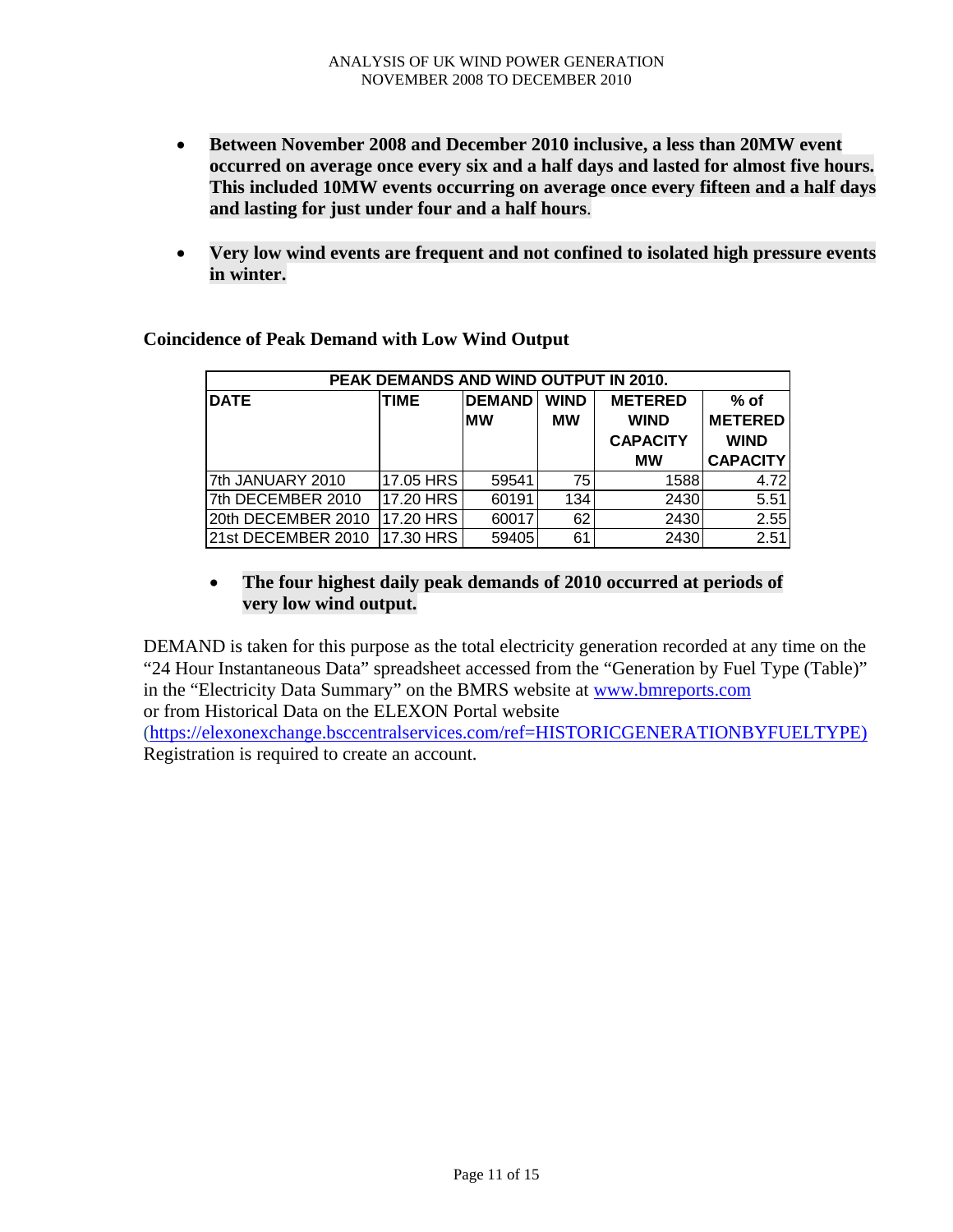## **GRAPHICAL REPRESENTATIONS**

The analysis of wind output by real time rather than "on average" presents a very different and much more informative picture of how wind power is actually delivered, but a spreadsheet analysis does not convey the nature of the delivery of wind power.

Twenty-six pages of graphical representations of wind output, one for each month in the study period, are appended. Each page has two different graphs on it.

The top graph records wind output. The red data line comprises each five minute record of wind output in sequence. Along with grid lines indicating generation levels, a horizontal blue line has been incorporated which shows the level of 30% of the metered capacity at the time of generation, and a horizontal green line indicates the actual average generation over the given period.

The lower graph records Demand, obtained as for wind data, and the actual metered wind output factored up to 30GW capacity (red data line) to represent the 2020 scenario to the same scale.

Study of the graphs highlight the following conditions:

### **Rapid rise and fall**

Due to the necessarily small scale of the wind output graph, a high degree of "smoothing" masks the true volatility of wind output.

Below is a snapshot from the beginning of June 2010 showing the short-term volatility of wind output. The period shown was not particularly volatile, but the nature of change in output can be seen.

Changes in output in excess of 100MW over a five minute period are not uncommon.

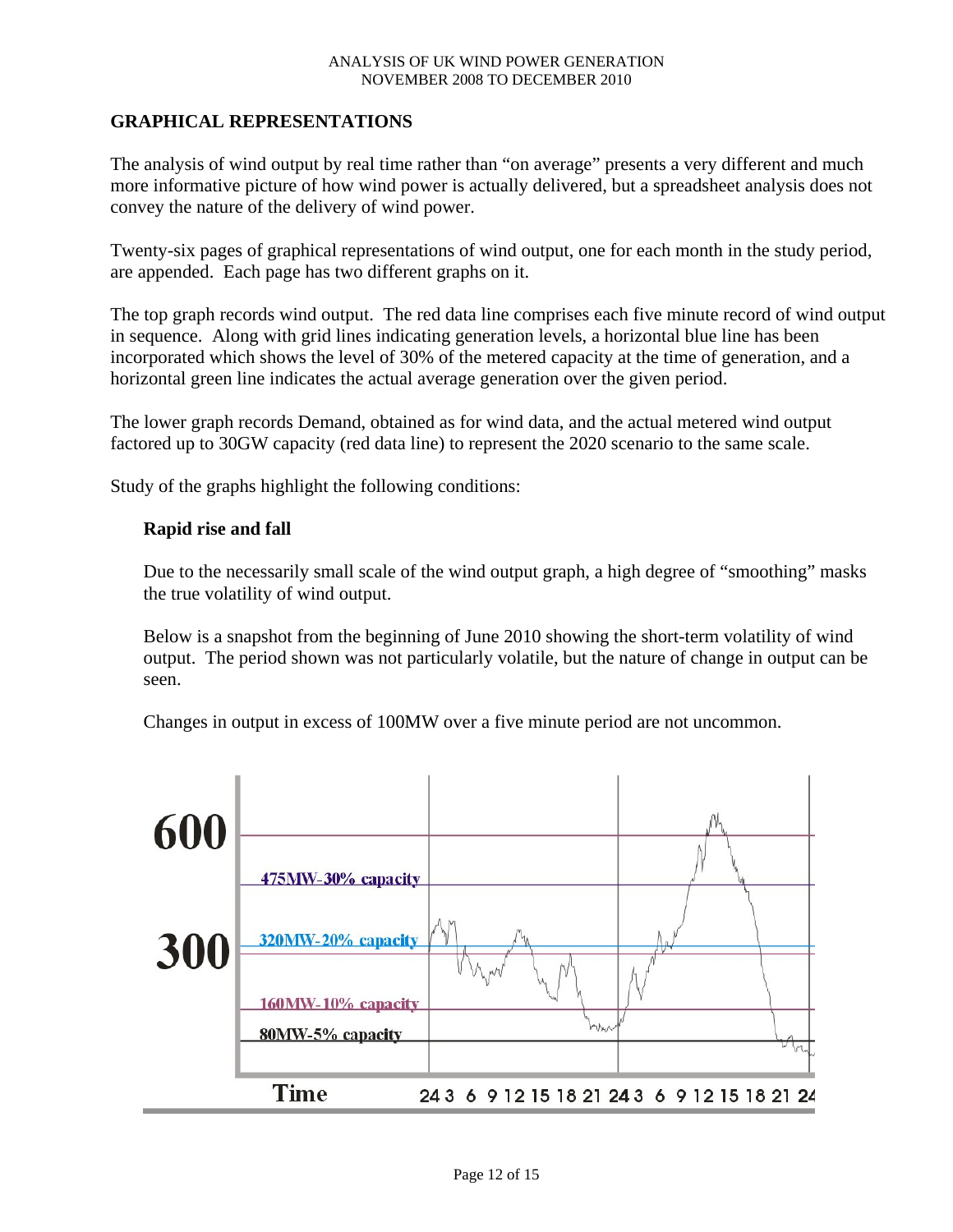## **Incidence of low wind**

In each of the 26 months of the study period, the output data line "bumps along the bottom" at some time, often for a prolonged period – even in months where average output is more than 30%. There were fifty-one days in the period on which generation was 10MW or less at some point, including two days during the period when the metered capacity was 2590MW. This included approximately 80% of Scotland's onshore wind fleet, and Robin Rigg, Burbo Bank, Barrow Offshore, and Thanet offshore windfarms.

Low wind periods are very common – see all twenty-six graph pages.

### **Incidence of high wind and low demand**.

It might have been expected that the coincidence of high wind and low demand would have been confined to summer time but, over the study period, as can be seen in the 30GW connected capacity scenario, such events would have been spread across the period if the projected 2020 wind generation capacity had been installed.

There will come a point during a high wind output event which is coincident with low demand when, for operational reasons, no more thermal plant can be constrained off. Wind generation will have to be constrained off instead.

This Report cannot determine at what level that point occurs, but it seems likely that the "mustrun" level of thermal generation will be above 10GW. A simple visual inspection of the graphical record using a set of dividers indicated 78 separate instances where the gap between notional wind generation from 30GW capacity and actual demand was 10GW or less.

## **Nature of high wind events**

High wind events are typically of short duration, and are frequently accompanied by sharp rises and falls in output. In the following snapshot of generation during the period from 7.35am to 10.05am on  $16<sup>th</sup>$  December 2010, the spreadsheet was filtered to find instances of greater than ±50MW magnitude of movement in wind output between consecutive five minute periods.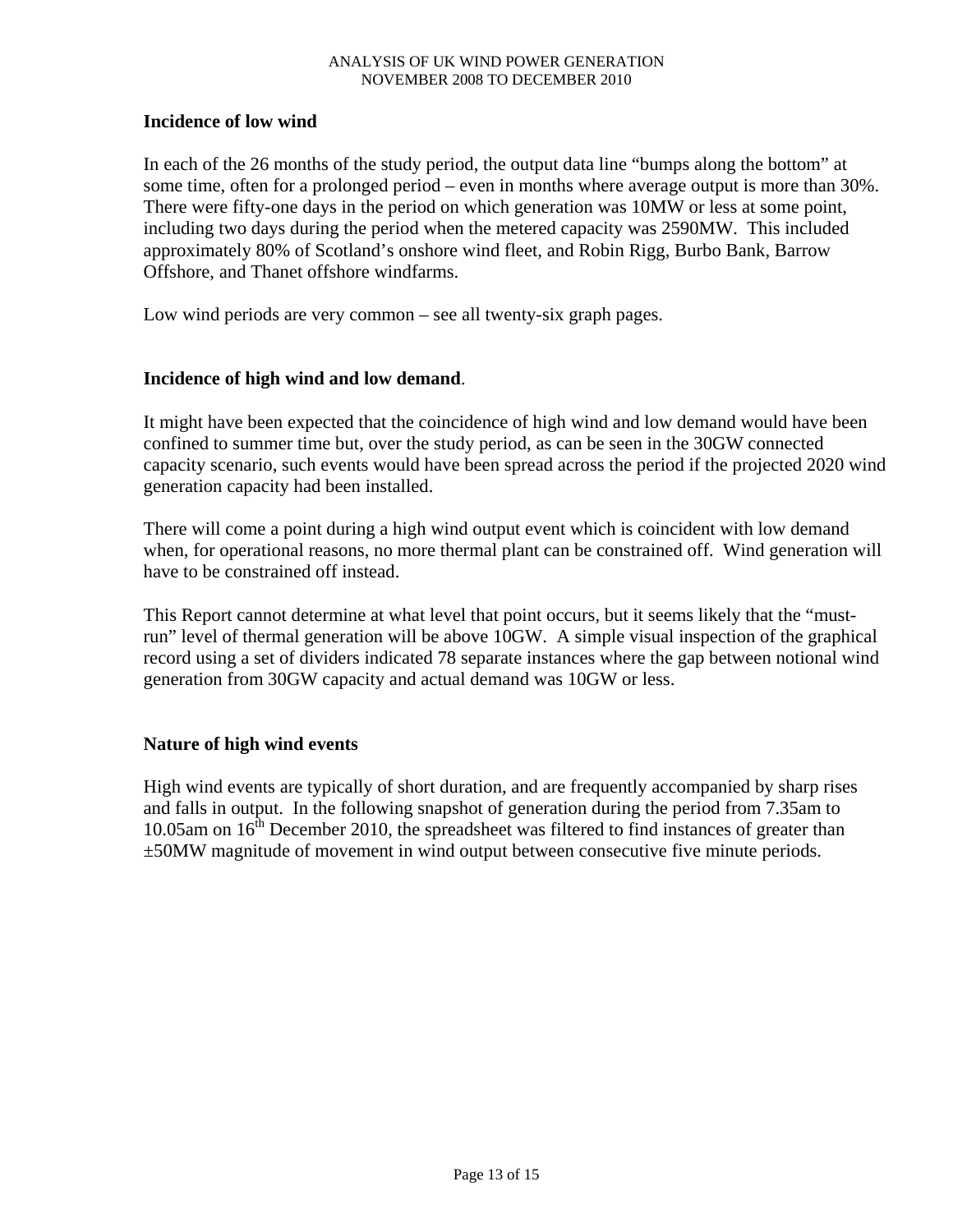| $\overline{A}$ | B                           | C             | D     | E     | F         |              | M               | Q    | S           | T                  | U   | v      |
|----------------|-----------------------------|---------------|-------|-------|-----------|--------------|-----------------|------|-------------|--------------------|-----|--------|
|                | <b>FUEL HH PUBLISH TIME</b> | <b>PERIOD</b> | ICCGT | COAL  | INTFR if+ | <b>NPSHD</b> | NUCLEAR PS if + |      | <b>WIND</b> | <b>DEMAND RISE</b> |     | FALL   |
| 4413 FUELINST  | 16/12/2010 07:35            | 4412          | 17335 | 20875 | 0         | 189          | 8367            | 919  | 1115        | 48800              |     |        |
| 4414 FUELINST  | 16/12/2010 07:40            | 4413          | 17539 | 20934 | 0         | 191          | 8360            | 1041 | 1160        | 49225              |     |        |
| 4415 FUELINST  | 16/12/2010 07:45            | 4414          | 17713 | 21083 | 0         | 190          | 8363            | 1086 | 1372        | 49807              | 212 |        |
| 4416 FUELINST  | 16/12/2010 07:50            | 4415          | 17939 | 21216 | 0         | 190          | 8362            | 1081 | 1401        | 50189              |     |        |
| 4417 FUELINST  | 16/12/2010 07:55            | 4416          | 18126 | 21417 | 0         | 188          | 8365            | 1030 | 1400        | 50526              |     |        |
| 4418 FUELINST  | 16/12/2010 08:00            | 4417          | 18244 | 21526 | 0         | 189          | 8368            | 1001 | 1408        | 50736              |     |        |
| 4419 FUELINST  | 16/12/2010 08:05            | 4418          | 18348 | 21569 | 0         | 191          | 8368            | 907  | 1408        | 50791              |     |        |
| 4420 FUELINST  | 16/12/2010 08:10            | 4419          | 18495 | 21684 | 0         | 192          | 8370            | 862  | 1391        | 50994              |     |        |
| 4421 FUELINST  | 16/12/2010 08:15            | 4420          | 18595 | 21698 | 0         | 191          | 8372            | 874  | 1394        | 51124              |     |        |
| 4422 FUELINST  | 16/12/2010 08:20            | 4421          | 18632 | 21796 | 0         | 191          | 8364            | 868  | 1425        | 51276              |     |        |
| 4423 FUELINST  | 16/12/2010 08:25            | 4422          | 18646 | 21817 | 0         | 190          | 8364            | 847  | 1417        | 51281              |     |        |
| 4424 FUELINST  | 16/12/2010 08:30            | 4423          | 18626 | 21870 | 0         | 203          | 8365            | 841  | 1424        | 51329              |     |        |
| 4425 FUELINST  | 16/12/2010 08:35            | 4424          | 18564 | 21814 | 0         | 209          | 8363            | 795  | 1492        | 51237              | 68  |        |
| 4426 FUELINST  | 16/12/2010 08:40            | 4425          | 18573 | 21762 | 0         | 212          | 8364            | 724  | 1562        | 51197              | 70  |        |
| 4427 FUELINST  | 16/12/2010 08:45            | 4426          | 18506 | 21860 | 0         | 213          | 8366            | 729  | 1583        | 51257              |     |        |
| 4428 FUELINST  | 16/12/2010 08:50            | 4427          | 18463 | 21824 | 0         | 218          | 8372            | 723  | 1582        | 51182              |     |        |
| 4429 FUELINST  | 16/12/2010 08:55            | 4428          | 18466 | 21832 | 0         | 214          | 8371            | 758  | 1557        | 51198              |     |        |
| 4430 FUELINST  | 16/12/2010 09:00            | 4429          | 18554 | 21739 | $\Box$    | 234          | 8367            | 780  | 1620        | 51294              | 63  |        |
| 4431 FUELINST  | 16/12/2010 09:05            | 4430          | 18580 | 21843 | 0         | 257          | 8364            | 747  | 1769        | 51560              | 149 |        |
| 4432 FUELINST  | 16/12/2010 09:10            | 4431          | 18632 | 21949 | 0         | 255          | 8363            | 785  | 1802        | 51786              |     |        |
| 4433 FUELINST  | 16/12/2010 09:15            | 4432          | 18687 | 22057 | 0         | 254          | 8368            | 835  | 1735        | 51936              |     | $-67$  |
| 4434 FUELINST  | 16/12/2010 09:20            | 4433          | 18723 | 22079 | 0         | 252          | 8358            | 1016 | 1616        | 52044              |     | $-119$ |
| 4435 FUELINST  | 16/12/2010 09:25            | 4434          | 18806 | 22060 | 0         | 253          | 8358            | 1029 | 1629        | 52135              |     |        |
| 4436 FUELINST  | 16/12/2010 09:30            | 4435          | 18792 | 22022 | 0         | 254          | 8363            | 1122 | 1740        | 52293              | 111 |        |
| 4437 FUELINST  | 16/12/2010 09:35            | 4436          | 18858 | 22002 | 0         | 254          | 8366            | 1050 | 1761        | 52291              |     |        |
| 4438 FUELINST  | 16/12/2010 09:40            | 4437          | 18875 | 22010 | 0         | 241          | 8362            | 1263 | 1695        | 52446              |     | $-66$  |
| 4439 FUELINST  | 16/12/2010 09:45            | 4438          | 18904 | 22038 | 0         | 235          | 8362            | 1155 | 1689        | 52383              |     |        |
| 4440 FUELINST  | 16/12/2010 09:50            | 4439          | 18979 | 22061 | 0         | 234          | 8373            | 1063 | 1667        | 52377              |     |        |
| 4441 FUELINST  | 16/12/2010 09:55            | 4440          | 19117 | 22104 | 0         | 235          | 8372            | 947  | 1616        | 52391              |     | $-51$  |
| 4442 FUELINST  | 16/12/2010 10:00            | 4441          | 19180 | 22138 | 0         | 243          | 8369            | 949  | 1541        | 52420              |     | $-75$  |
| 4443 FUELINST  | 16/12/2010 10:05            | 4442          | 19233 | 22153 | 0         | 245          | 8371            | 982  | 1506        | 52490              |     |        |

It may be that there are other explanations for some of the results shown, but errors in recording are normally easy to spot as they are often accompanied by not credible results from other fuel type generation. In the instances above there are no contra-indications from other fuel types and the trend in demand appears logical.

Movements in excess of 100MW over a five minute period are relatively common even at the low levels of metered capacity during the study period. As more wind power is connected the magnitude of rapid changes will increase.

The argument is often put that thermal plant is intermittent as it can fail instantaneously but wind does not, thereby allowing time for alternative generation to be put in place. Study of the record indicates that with higher wind capacity, rapid generation movements might well be of a magnitude to simulate the instantaneous loss (or gain) of a large thermal plant. At the very least, this scenario deserves immediate expert assessment.

# **Duration of low wind events**

The graphs show the frequency and duration of low wind events. If "low wind output" is taken arbitrarily to be below 10% of capacity, then over the study period, low wind events occurred for over one third of the time, or almost nine months in aggregate. Even if a low wind event was taken as below 5% of capacity, then low wind events occurred for almost 18% of the time, or for the equivalent of five full months out of twenty-eight.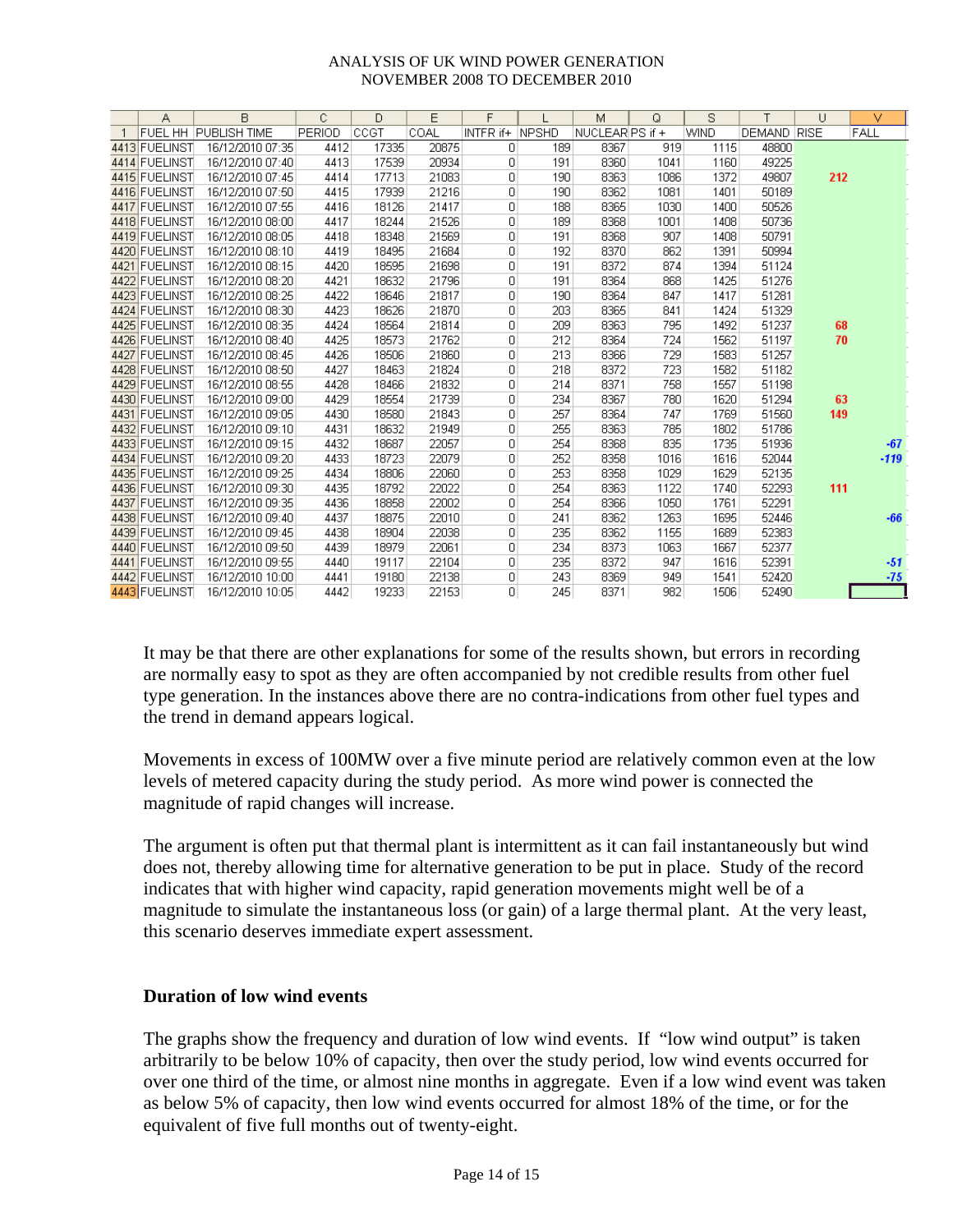## **PUMPED STORAGE HYDRO**

Pumped storage hydro is frequently cited as the solution to long periods of low wind output. However, if all four UK pumped storage plants were to be run simultaneously at full capacity, the stored water would be exhausted in around 24 hours. Once exhausted, the reservoirs can only be replenished when there is a surplus of generation over demand, and it takes longer to replenish the reservoirs than it does to empty them.

| UK PUMPED STORAGE CAPACITY |                 |                   |                 |               |  |  |  |  |  |
|----------------------------|-----------------|-------------------|-----------------|---------------|--|--|--|--|--|
| <b>Plant</b>               | <b>Dinorwig</b> | <b>Ffestiniog</b> | <b>Cruachan</b> | <b>Fovers</b> |  |  |  |  |  |
| Capacity                   | 1728MW          | 360MW             | 400MW           | 300MW         |  |  |  |  |  |
| Duration at peak output    | 5 hours         | 20 hours          | 22 hours        | Not found     |  |  |  |  |  |

No details of the period at which Foyers can run at full capacity were found, but at a massive flow of 100m³ per second, it is not likely to be of long duration.

The existing 2788MW of installed UK pumped storage hydro plays a key role in balancing the grid. If it is to be used as a replacement for wind in windless times, then it cannot do its current job as well.

Scottish and Southern Energy have announced plans to construct two pumped storage schemes near Loch Ness with capacity of 600-1200MW between them, and have Planning Consent for 60MW at Loch Sloy, near Loch Lomond.

All three new schemes are designed to help meet peak demand. If they were to be used as back-up for wind in protracted low output periods, they would have the same limitations on duration of supply and would be unable to fulfil the purpose for which they are to be built.

It would require the approximate equivalent output of three Cruachan Power Stations (400MW) to replace 1000MW of wind-generated energy for one day.  $[(1000MW \times 24 hours) \div (400MW \times 22$ hours) = 2.72.] The logistics of backing up wind energy with pumped storage hydro are such that even if there were enough suitable locations, the scale and cost of the Civil Engineering exercise to construct it would be prohibitive.

**STUART YOUNG STUART YOUNG CONSULTING MARCH 2011**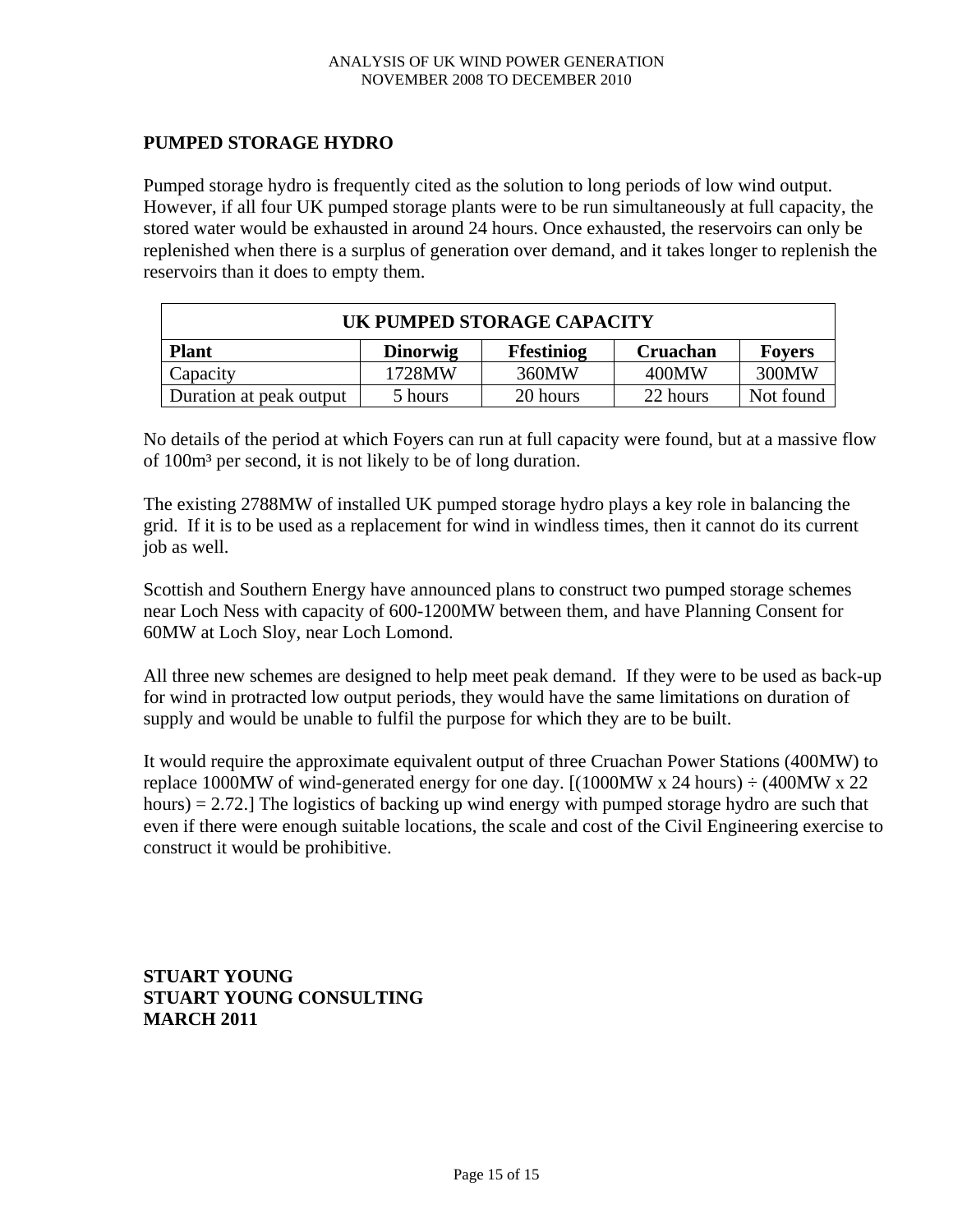# **APPENDIX A**

# **EXAMPLES OF ASSERTIONS**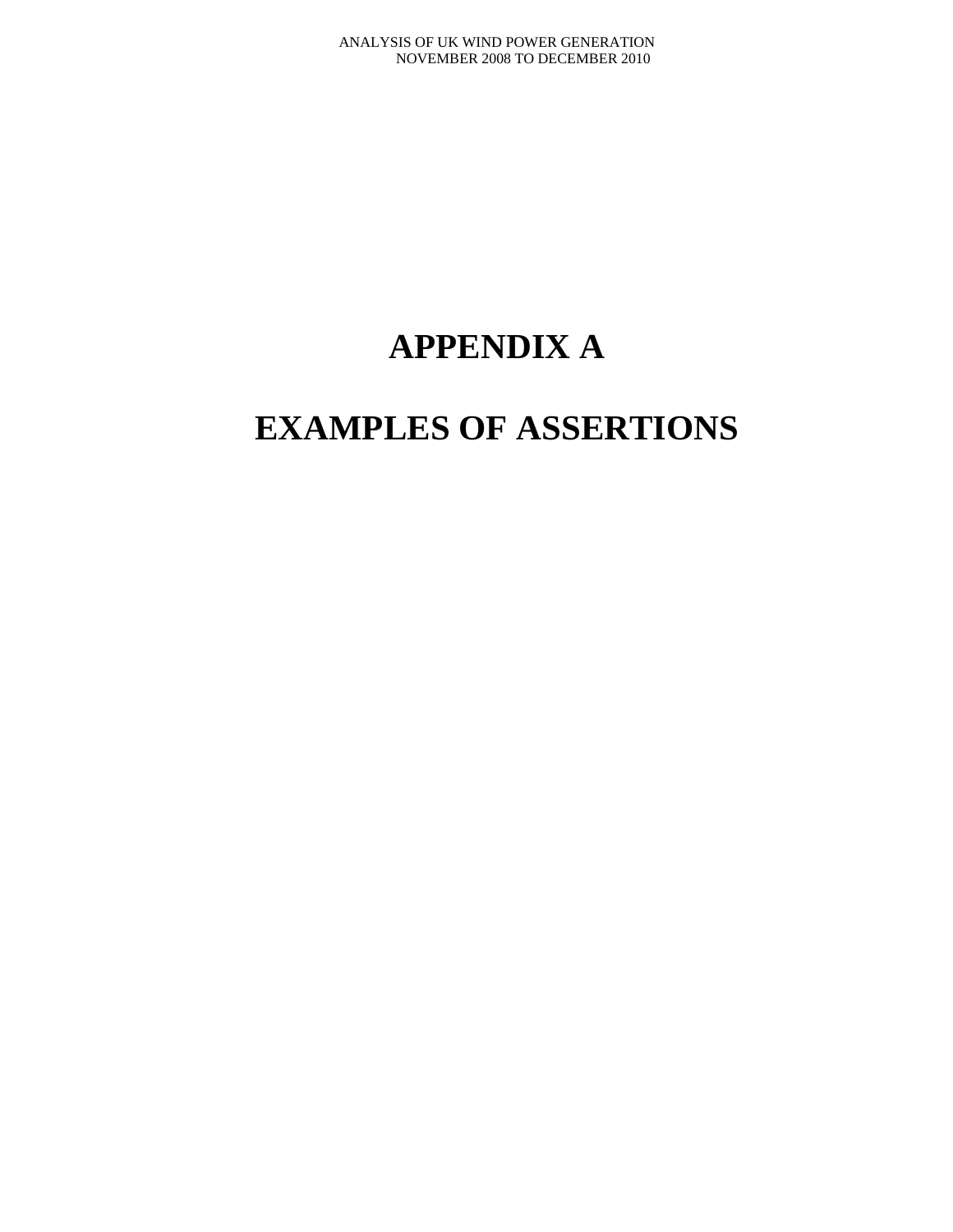# **APPENDIX A**

# **Examples where the five assertions have been used**

The five assertions have become commonly held beliefs due to their constant repetition in a wealth of material, ranging from UK and devolved Government publications to wind industry claims, independent reports, and media coverage. Here are a few readily accessible examples of such material.

#### **1. Wind turbines will generate on average 30% of their rated capacity over a year**

From RenewableUK's website http://www.bwea.com/edu/calcs.html -"Calculations for wind energy statistics"

"0.3 is a constant, the capacity factor, which takes into account the intermittent nature of the wind, the availability of the wind turbines and array losses"

"This is only an average estimation given that in many places, particularly Scotland and offshore, the wind speeds are higher leading to a greater electricity production per turbine, as power output is a cube of the wind speed."

"N.B. 0.3 capacity factor is also stated as 30% load factor"

#### **2. The wind is always blowing somewhere.**

Extract from the Executive Summary of a Report by the Environmental Change Institute for the Department of Trade and Industry "wind power and the UK wind resource".

(Found at http://www.eci.ox.ac.uk/publications/downloads/sinden05 dtiwindreport.pdf

and linked to from Scottish Government's "Onshore Wind Frequently asked questions" at

http://www.scotland.gov.uk/Topics/Business-Industry/Energy/Energysources/19185/17852-1/WindFAQ ):

*"Extreme lows or highs in wind speed are a natural feature of the UK wind climate; however a diversified wind power system would be less affected as it is rare that these extreme events affect large areas of the country at the same time. This report found that:* 

• *Low wind speed conditions affecting 90% or more of the UK would occur in around one hour every five years during winter;"*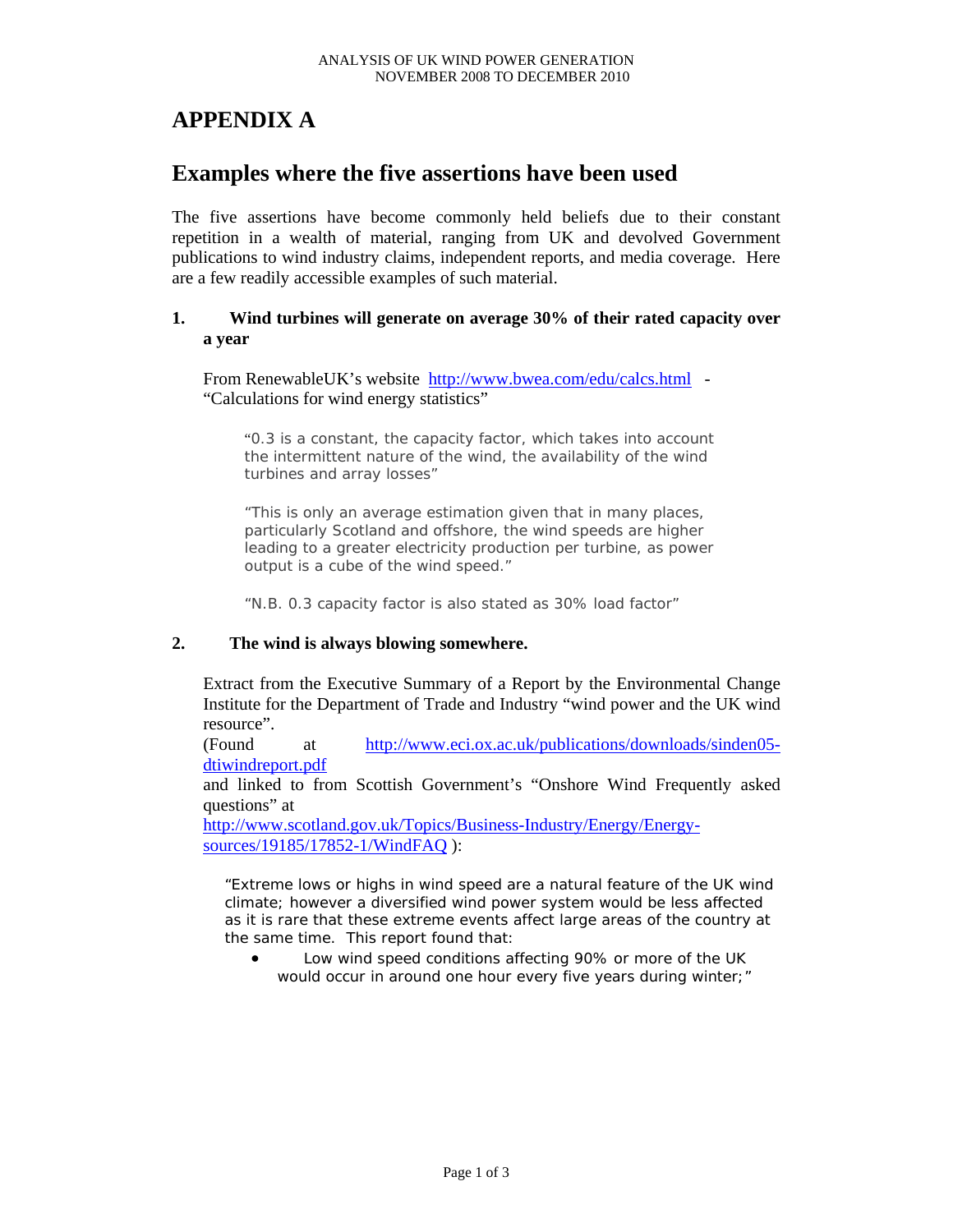### **3. Periods of widespread low wind are infrequent.**

See 2 above.

Also, taken from **yes2wind** website at http://www.yes2wind.com/explore/debunking-the-myths :

Myth 5 - Wind power isn't reliable

"A great advantage of wind power is that the available wind resource is much greater during the colder months of the year, when energy demand is at its highest. And the wind will never stop blowing everywhere in the UK at once!"

### **4. The probability of very low wind output coinciding with peak electricity demand is slight.**

The following is from National Grid's Consultation "Operating the Electricity Networks in 2020, Initial Consultation, June 2009" followed by E.ON's response: http://www.nationalgrid.com/NR/rdonlyres/32879A26-D6F2-4D82-9441- 40FB2B0E2E0C/39517/Operatingin2020Consulation1.pdf

#### "para 6.44

National Grid's view at this stage is that for 2020, a wind generation output assumption of up to 15% of capacity at times of peak demand is reasonable. However, taking the issues explored above and our recent operational experience together, we believe that it is essential to look carefully at the implications of infrequent 'low wind' events within Great Britain. "

From EON response to that consultation

http://www.nationalgrid.com/NR/rdonlyres/4F15AC9D-C47E-4447-9D07- 5DDCAD2BC987/38401/EonUK.pdf

*"Question 17: Is National Grid's current view that 'low wind' events across Great Britain need to be considered when evaluating electricity operating margins reasonable?* 

Yes. National Grid should consider all relevant factors when setting margins, and we agree that periods of low wind speeds across Britain at times of high electricity demand are sufficiently frequent to require consideration in their own right. Failure to do so would risk seriously reducing the security of electricity supply. If decarbonising heat supply leads to greater use of electricity either for direct heating or heat pumps then the effect could be magnified.

 "The 95% confidence level for wind output (5% probability of being worse) is a reasonable reference point for assessing capacity credit as it puts wind on a similar footing to thermal plant, which achieves reliability at around that level over winter peak periods. However, this value must be considered across the entire portfolio, because unlike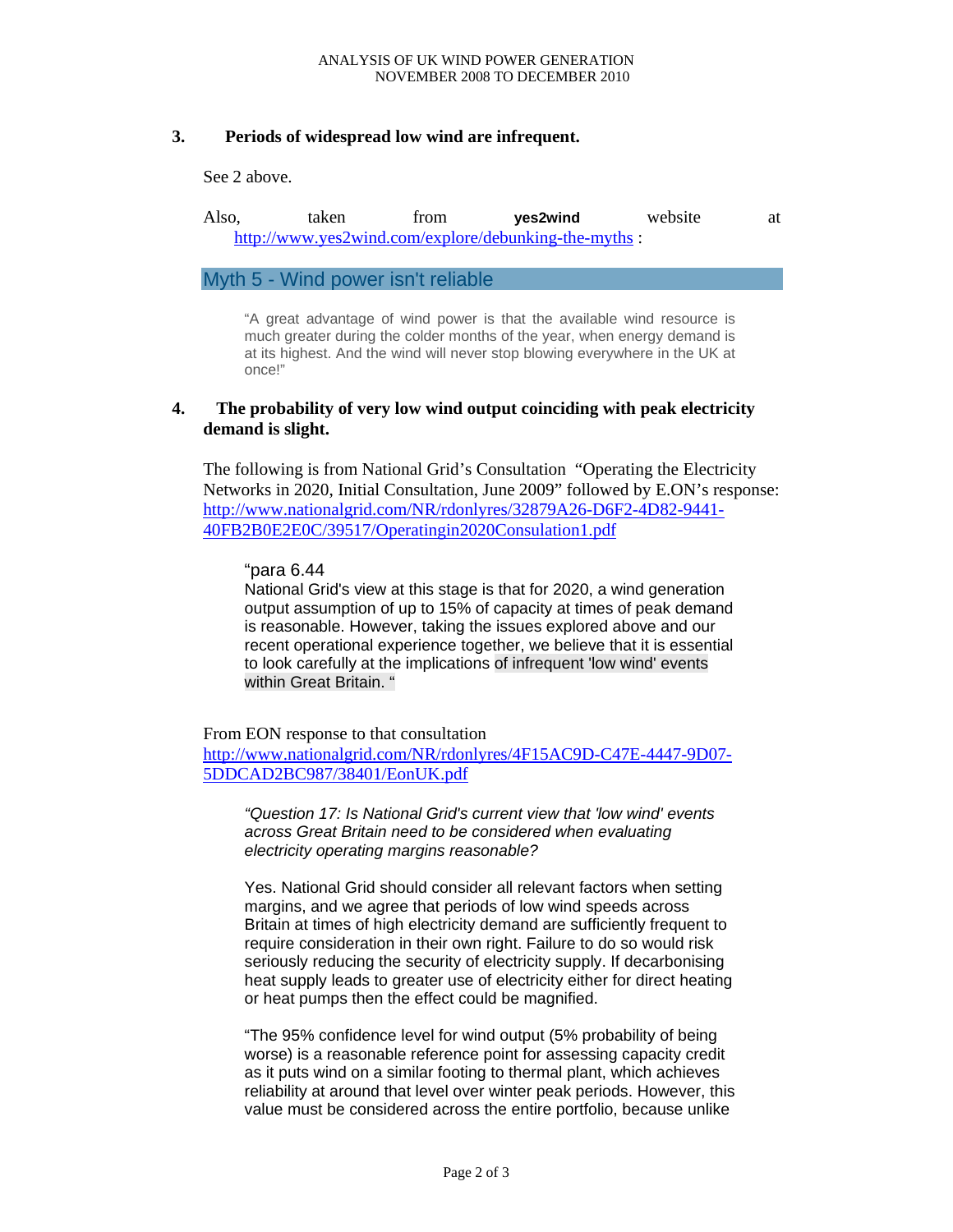thermal plant there is a strong correlation of wind output from different sites. Also, the estimate of the level of wind output that can be relied upon with that degree of confidence is much lower than the 15% quoted from the SKM report. National Grid should also consider the 10% and 5% cases as these are likely in the winter, when it is possible to see peak demand coincide with minimal wind generation (very cold, still days). "

### 5. **Pump storage hydro can fill the generation gap during prolonged low wind periods.**

From "Power of Scotland Secured, Summary for policy makers"

(Friends of the earth Scotland, RSPB, WWF) http://www.rspb.org.uk/Images/POSS\_FinalReport\_tcm9-272152.pdf

# "4. System Security

This section considers alternative scenarios for achieving reliability of electricity supply in the context of a 100% renewable

# energy production.

**There are four main ways to provide or contribute to 'security of supply':**

*3) Energy storage* 

**In Scotland, the main opportunities to store energy in forms that can then be turned back into electricity are pumped storage, and electric vehicles***. Scottish andSouthern Energy* **are already developing schemes for new pumped storage plant25.** 

25 And for conversion of an existing hydro station to provide additional pumped storage capability"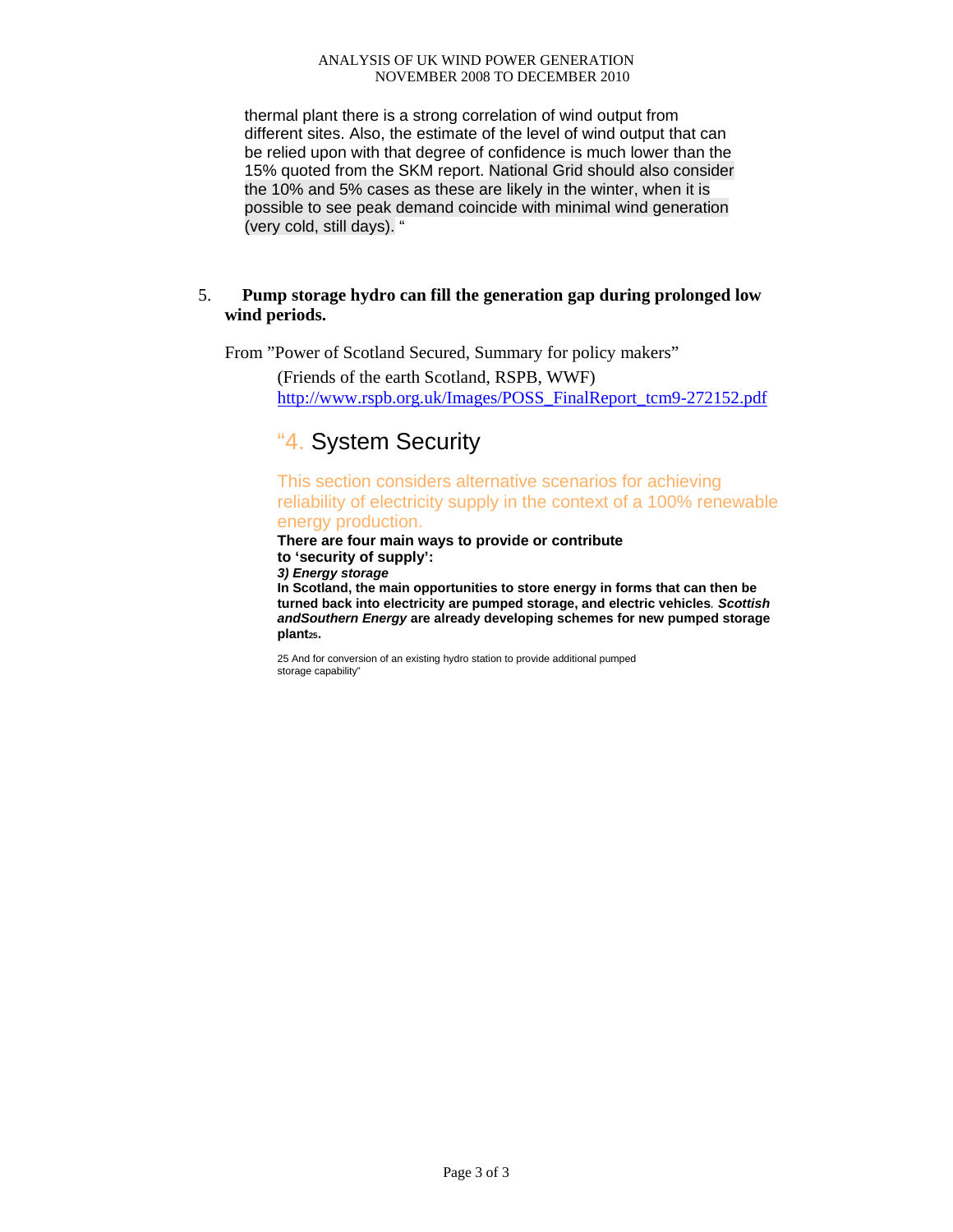# **APPENDIX B**

# **SAMPLE GRAPH, DECEMBER 2010**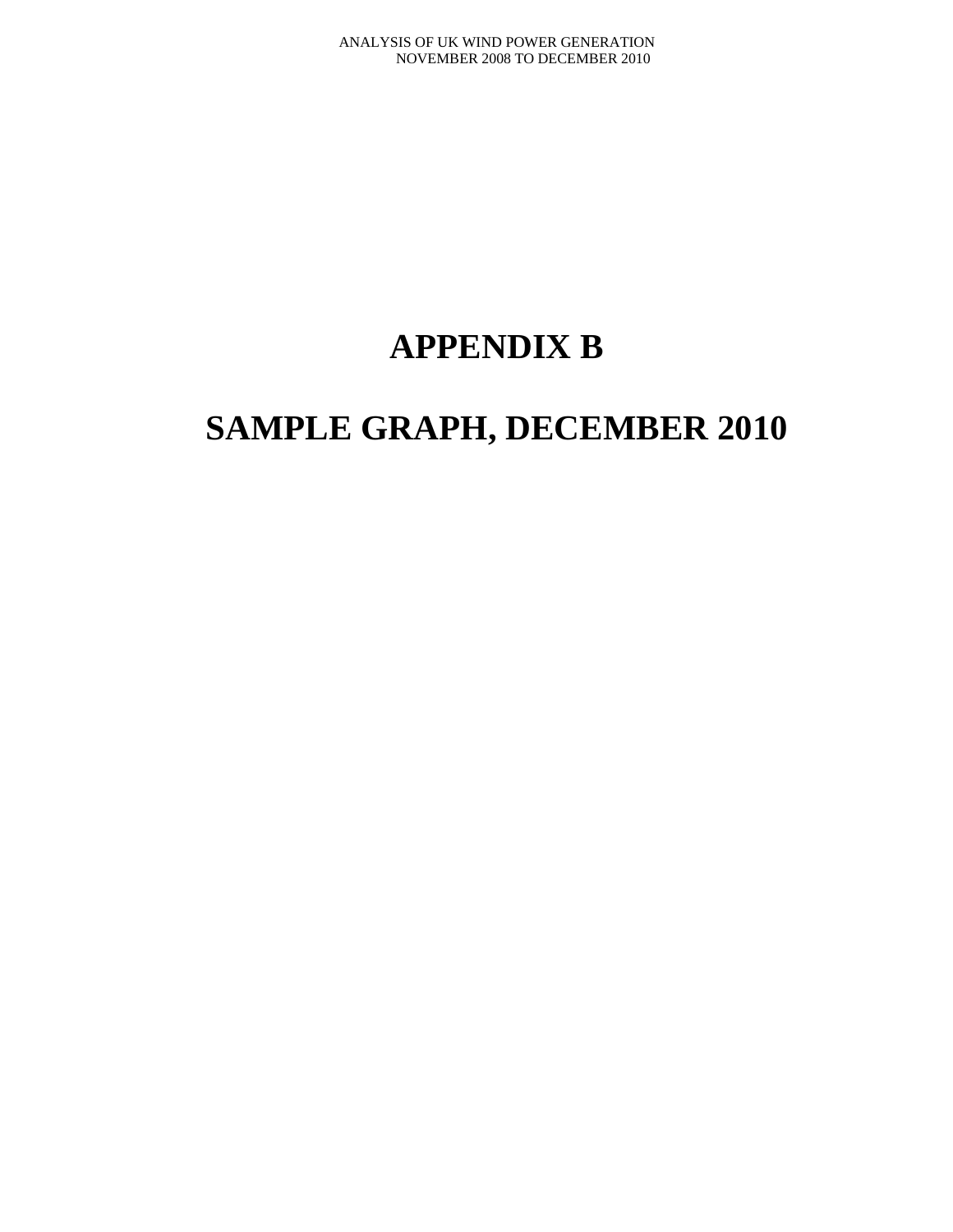# ILLUSTRATION OF ACTUAL METERED WIND OUTPUT, ACTUAL DEMAND, AND ACTUAL METERED WIND OUTPUT FACTORED UP TO A NOTIONAL **30GW METERED CAPACITY**



**DECEMBER 2010** 



#### NOTE.

IN THE UPPERMOST GRAPH. THE RED DATA LINE REPRESENTS ACTUAL RECORDED WIND GENERATION. THE BLUE LINE REPRESENTS 30% OF METERED CAPACITY. THE GREEN LINE REPRESENTS THE ACTUAL AVERAGE OUTPUT AS A PERCENTAGE OF METERED CAPACITY. IN THE LOWER GRAPH, THE RED DATA LINE REPRESENTS ACTUAL WIND GENERATION FACTORED UP TO 30GW CAPACITY AND SHOWN TO THE SAME SCALE AS DEMAND WHICH IS REPRESENTED BY THE BLUE DATA LINE.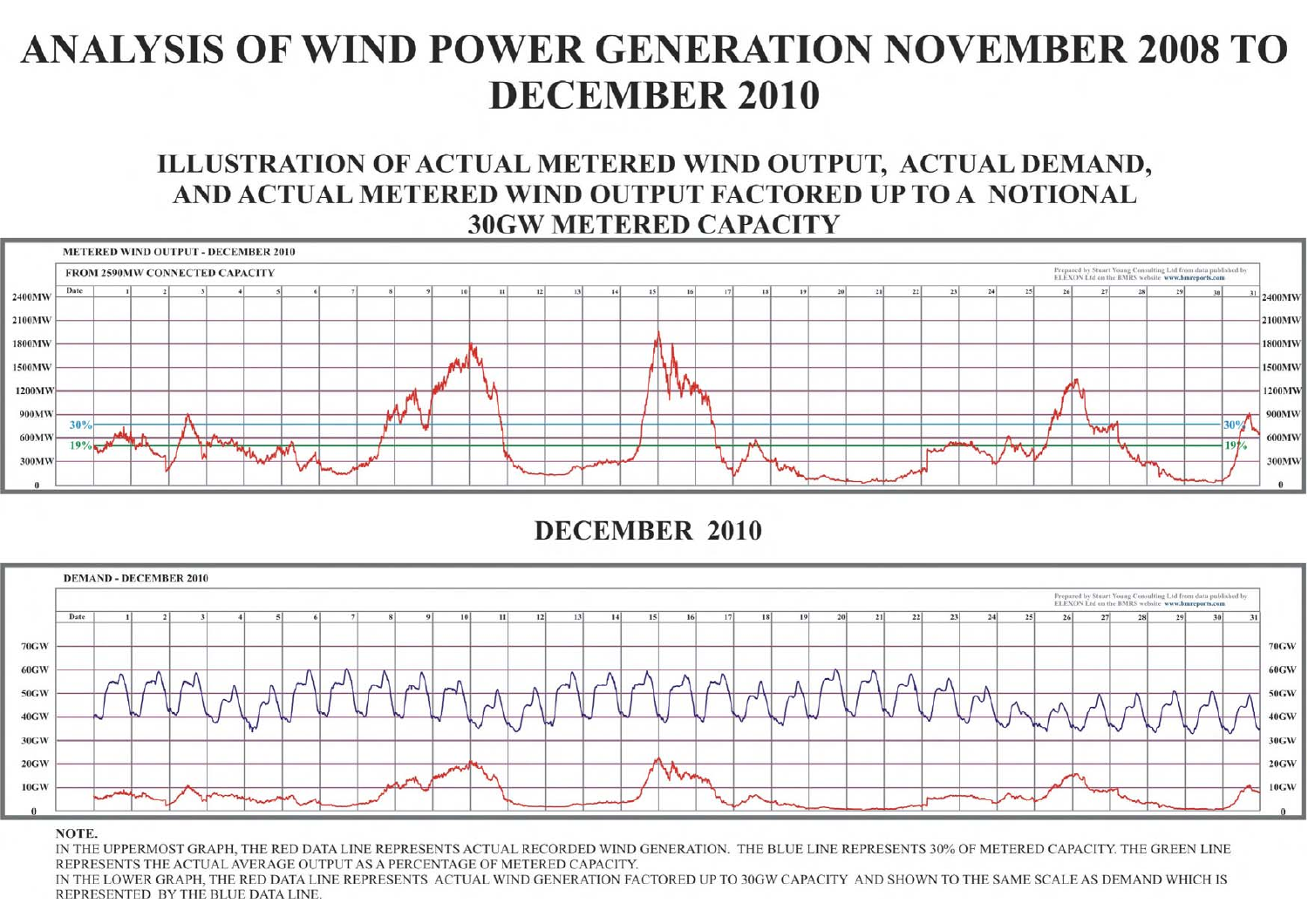# **APPENDIX C**

# **WIND STATISTICS NOVEMBER 2008 TO DECEMBER 2010**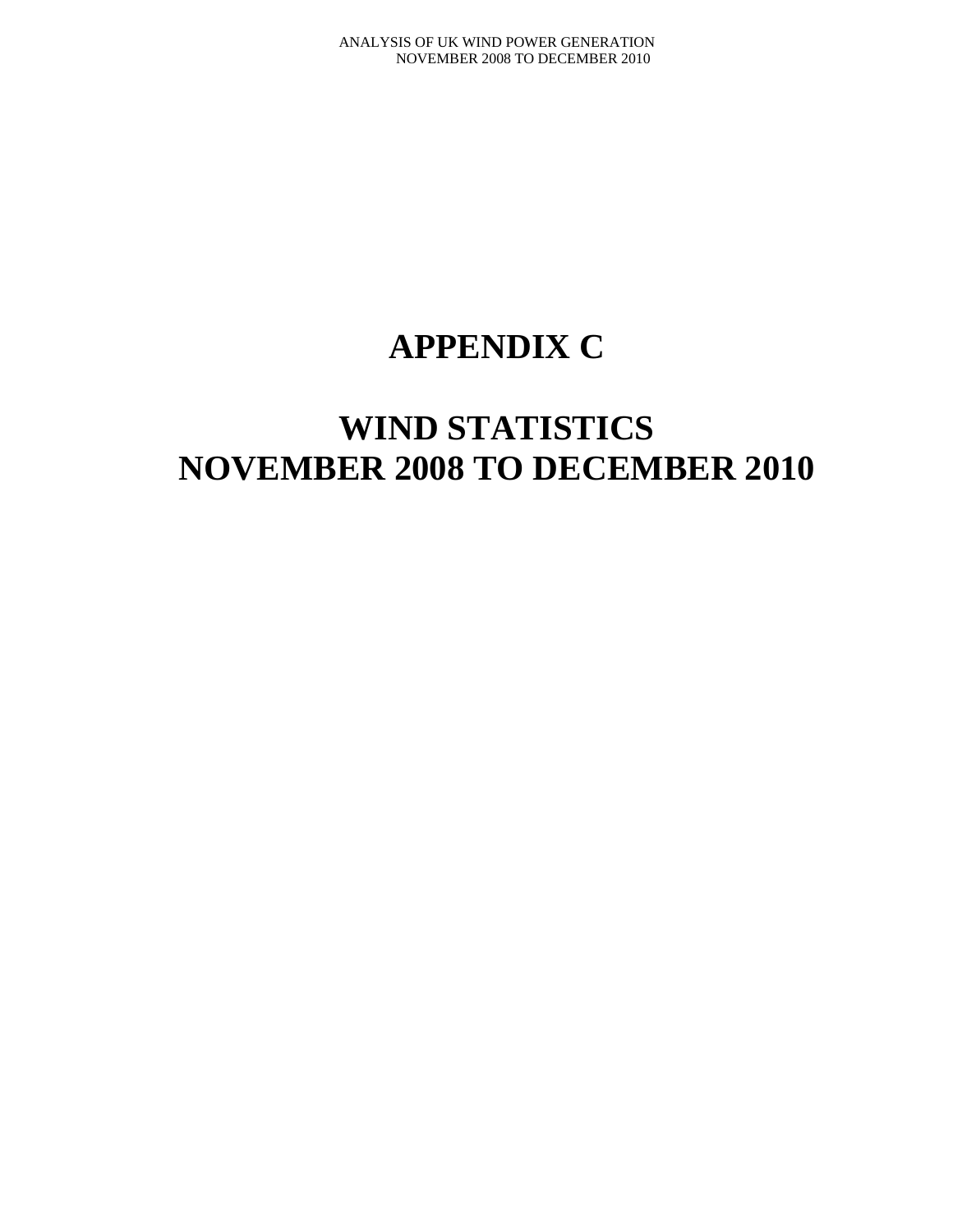| AVERAGE WIND GENERATION AS A PERCENTAGE OF PLATED CAPACITY,<br><b>NOVEMBER 2008 TO DECEMBER 2010</b>                                                                                                                                                                                                                                               | <b>WIND STATISTICS NOVEMBER 2008 TO</b>                   |               |                                                                                                                                                                                                                                                                                                                                                                                                                                                                                                                                                                                                                                                            |                                                                             |                         |                                |                          |                                                                                                              |                                                                                                                                                                                                                                                                                                                                                                                                                                                                                                                                                                                                                                                                                                                                                                                                                                                                                                                                                                                                                                                                               |                      |                                                                                                                                                                                                                                         |                          |  |  |
|----------------------------------------------------------------------------------------------------------------------------------------------------------------------------------------------------------------------------------------------------------------------------------------------------------------------------------------------------|-----------------------------------------------------------|---------------|------------------------------------------------------------------------------------------------------------------------------------------------------------------------------------------------------------------------------------------------------------------------------------------------------------------------------------------------------------------------------------------------------------------------------------------------------------------------------------------------------------------------------------------------------------------------------------------------------------------------------------------------------------|-----------------------------------------------------------------------------|-------------------------|--------------------------------|--------------------------|--------------------------------------------------------------------------------------------------------------|-------------------------------------------------------------------------------------------------------------------------------------------------------------------------------------------------------------------------------------------------------------------------------------------------------------------------------------------------------------------------------------------------------------------------------------------------------------------------------------------------------------------------------------------------------------------------------------------------------------------------------------------------------------------------------------------------------------------------------------------------------------------------------------------------------------------------------------------------------------------------------------------------------------------------------------------------------------------------------------------------------------------------------------------------------------------------------|----------------------|-----------------------------------------------------------------------------------------------------------------------------------------------------------------------------------------------------------------------------------------|--------------------------|--|--|
| <b>1ST NOVEMBER 2008 TO 31ST DECEMBER 2010</b><br>24.08%                                                                                                                                                                                                                                                                                           |                                                           |               |                                                                                                                                                                                                                                                                                                                                                                                                                                                                                                                                                                                                                                                            |                                                                             |                         |                                |                          |                                                                                                              | <b>DECEMBER 2010</b>                                                                                                                                                                                                                                                                                                                                                                                                                                                                                                                                                                                                                                                                                                                                                                                                                                                                                                                                                                                                                                                          |                      |                                                                                                                                                                                                                                         |                          |  |  |
| 31.72%<br><b>2008 (NOVEMBER AND DECEMBER ONLY)</b>                                                                                                                                                                                                                                                                                                 |                                                           |               |                                                                                                                                                                                                                                                                                                                                                                                                                                                                                                                                                                                                                                                            |                                                                             |                         |                                |                          | <b>INCIDENCE OF TOTAL METERED</b><br><b>GENERATION BELOW 10MW</b>                                            |                                                                                                                                                                                                                                                                                                                                                                                                                                                                                                                                                                                                                                                                                                                                                                                                                                                                                                                                                                                                                                                                               |                      |                                                                                                                                                                                                                                         |                          |  |  |
| 2009<br>27.18%                                                                                                                                                                                                                                                                                                                                     |                                                           |               |                                                                                                                                                                                                                                                                                                                                                                                                                                                                                                                                                                                                                                                            |                                                                             |                         | <b>STUART YOUNG</b>            |                          | In the 791 days between 1st November 2008 and 31st<br>December 2010, regardless of capacity being metered by |                                                                                                                                                                                                                                                                                                                                                                                                                                                                                                                                                                                                                                                                                                                                                                                                                                                                                                                                                                                                                                                                               |                      |                                                                                                                                                                                                                                         |                          |  |  |
| 2010<br>21.14%                                                                                                                                                                                                                                                                                                                                     |                                                           |               |                                                                                                                                                                                                                                                                                                                                                                                                                                                                                                                                                                                                                                                            |                                                                             | <b>JOHN</b>             |                                |                          |                                                                                                              |                                                                                                                                                                                                                                                                                                                                                                                                                                                                                                                                                                                                                                                                                                                                                                                                                                                                                                                                                                                                                                                                               |                      | National Grid at that time, generation fell below 10MW on<br>51 separate days for a total of 2662 five-minute periods. That<br>works out on average once every 15.51 days for a period of                                               |                          |  |  |
| <b>2009 AND 2010</b><br>23.63%                                                                                                                                                                                                                                                                                                                     |                                                           |               |                                                                                                                                                                                                                                                                                                                                                                                                                                                                                                                                                                                                                                                            | FOR<br>MUIR<br>wild LAND &<br><b>1st APRIL 2011</b><br>wild PLACES<br>TRUST |                         |                                |                          | 4.35 hours.                                                                                                  |                                                                                                                                                                                                                                                                                                                                                                                                                                                                                                                                                                                                                                                                                                                                                                                                                                                                                                                                                                                                                                                                               |                      |                                                                                                                                                                                                                                         |                          |  |  |
| SUMMARYOF WIND GENERATION BY TIME, NOVEMBER 2008 TO DECEMBER 2010                                                                                                                                                                                                                                                                                  |                                                           |               |                                                                                                                                                                                                                                                                                                                                                                                                                                                                                                                                                                                                                                                            |                                                                             |                         |                                |                          |                                                                                                              |                                                                                                                                                                                                                                                                                                                                                                                                                                                                                                                                                                                                                                                                                                                                                                                                                                                                                                                                                                                                                                                                               |                      |                                                                                                                                                                                                                                         |                          |  |  |
| <b>BETWEEN NOVEMBER 2008 AND DECEMBER</b><br><b>2010 INCLUSIVE, FOR THE FOLLOWING</b><br><b>VARIOUS COMBINATIONS OF METERED</b><br><b>CAPACITY WHICH NATIONAL GRID CAN SEE,</b>                                                                                                                                                                    |                                                           |               |                                                                                                                                                                                                                                                                                                                                                                                                                                                                                                                                                                                                                                                            |                                                                             |                         |                                |                          |                                                                                                              | <b>INCIDENCE OF TOTAL METERED</b><br><b>GENERATION BELOW 20MW</b>                                                                                                                                                                                                                                                                                                                                                                                                                                                                                                                                                                                                                                                                                                                                                                                                                                                                                                                                                                                                             |                      | In the 791 days between 1st November 2008 and 31st<br>December 2010, regardless of capacity being metered by<br>National Grid at that time, generation fell below 20MW on<br>124 separate days for a total of 7330 five-minute periods. |                          |  |  |
|                                                                                                                                                                                                                                                                                                                                                    | <b>NOV 2008</b><br>TO DEC (NOV AND<br>2010 INCL DEC ONLY) | 2008          | 2009                                                                                                                                                                                                                                                                                                                                                                                                                                                                                                                                                                                                                                                       | 2010                                                                        | <b>2009 AND</b><br>2010 |                                |                          | of 4.93 hours.                                                                                               |                                                                                                                                                                                                                                                                                                                                                                                                                                                                                                                                                                                                                                                                                                                                                                                                                                                                                                                                                                                                                                                                               |                      | That works out on average once every 6.38 days for a period                                                                                                                                                                             |                          |  |  |
| OUTPUT WAS 30% OF CAPACITY OR MORE FOR                                                                                                                                                                                                                                                                                                             | 33.44                                                     | 47.22         | 38.55                                                                                                                                                                                                                                                                                                                                                                                                                                                                                                                                                                                                                                                      | 26.02                                                                       | 32.29                   | % of the time                  |                          |                                                                                                              |                                                                                                                                                                                                                                                                                                                                                                                                                                                                                                                                                                                                                                                                                                                                                                                                                                                                                                                                                                                                                                                                               |                      |                                                                                                                                                                                                                                         |                          |  |  |
| OUTPUT WAS BETWEEN 20% AND 30% OF CAPACITY FOR                                                                                                                                                                                                                                                                                                     | 12.70                                                     | 9.14          | 13.90                                                                                                                                                                                                                                                                                                                                                                                                                                                                                                                                                                                                                                                      | 12.09                                                                       | 13.00                   | % of the time                  |                          |                                                                                                              |                                                                                                                                                                                                                                                                                                                                                                                                                                                                                                                                                                                                                                                                                                                                                                                                                                                                                                                                                                                                                                                                               |                      | <b>COINCIDENCE OF HIGH DEMAND AND LOW WIND</b>                                                                                                                                                                                          |                          |  |  |
| <b>OUTPUT WAS BETWEEN 10% AND 20% OF CAPACITY FOR</b>                                                                                                                                                                                                                                                                                              | 20.45                                                     | 15.06         | 18.56                                                                                                                                                                                                                                                                                                                                                                                                                                                                                                                                                                                                                                                      | 23.25                                                                       | 20.91                   | % of the time                  |                          |                                                                                                              |                                                                                                                                                                                                                                                                                                                                                                                                                                                                                                                                                                                                                                                                                                                                                                                                                                                                                                                                                                                                                                                                               |                      |                                                                                                                                                                                                                                         |                          |  |  |
| <b>OUTPUT WAS BETWEEN 5% AND 10% OF CAPACITY FOR</b>                                                                                                                                                                                                                                                                                               | 15.47                                                     | 10.09         | 14.04                                                                                                                                                                                                                                                                                                                                                                                                                                                                                                                                                                                                                                                      | 17.80                                                                       | 15.92                   | % of the time                  | <b>DATE</b>              | <b>TIME</b>                                                                                                  | <b>TOTAL</b>                                                                                                                                                                                                                                                                                                                                                                                                                                                                                                                                                                                                                                                                                                                                                                                                                                                                                                                                                                                                                                                                  | <b>WIND</b>          | <b>METERED</b>                                                                                                                                                                                                                          | $%$ OF                   |  |  |
| OUTPUT WAS BETWEEN 2.5% AND 5% OF CAPACITY FOR                                                                                                                                                                                                                                                                                                     | 9.79                                                      | 9.88          | 8.68                                                                                                                                                                                                                                                                                                                                                                                                                                                                                                                                                                                                                                                       | 10.88                                                                       | 9.78                    | % of the time                  |                          |                                                                                                              | <b>OUTPUT</b>                                                                                                                                                                                                                                                                                                                                                                                                                                                                                                                                                                                                                                                                                                                                                                                                                                                                                                                                                                                                                                                                 | <b>OUTPUT</b>        |                                                                                                                                                                                                                                         | <b>CAPACITY CAPACITY</b> |  |  |
| OUTPUT WAS BETWEEN 1.25% AND 2.5% OF CAPACITY FOR                                                                                                                                                                                                                                                                                                  | 5.06                                                      | 5.08          | 4.33                                                                                                                                                                                                                                                                                                                                                                                                                                                                                                                                                                                                                                                       | 5.80                                                                        | 5.06                    | % of the time                  | 05/01/2009               | 17:20                                                                                                        | 58274MW                                                                                                                                                                                                                                                                                                                                                                                                                                                                                                                                                                                                                                                                                                                                                                                                                                                                                                                                                                                                                                                                       | <b>61MW</b>          | 1288MW                                                                                                                                                                                                                                  | 4.74                     |  |  |
| <b>OUTPUT WAS LESS THAN 1.25% OF CAPACITY FOR</b>                                                                                                                                                                                                                                                                                                  | 3.09                                                      | 3.53          | 1.94                                                                                                                                                                                                                                                                                                                                                                                                                                                                                                                                                                                                                                                       | 4.16                                                                        | 3.05                    | % of the time                  | 21/12/2009               | 17:15                                                                                                        | 54989MW                                                                                                                                                                                                                                                                                                                                                                                                                                                                                                                                                                                                                                                                                                                                                                                                                                                                                                                                                                                                                                                                       | 55MW                 | 1588MW                                                                                                                                                                                                                                  | 3.46                     |  |  |
| <b>THEREFORE,</b><br><b>OUTPUT WAS 30% OF CAPACITY OR MORE FOR</b>                                                                                                                                                                                                                                                                                 | 33.44                                                     | 47.22         | 38.55                                                                                                                                                                                                                                                                                                                                                                                                                                                                                                                                                                                                                                                      | 26.02                                                                       | 32.29                   | % of the time                  | 07/01/2010<br>07/12/2010 | 17:05<br>17:20                                                                                               | 59541MW<br>60191MW                                                                                                                                                                                                                                                                                                                                                                                                                                                                                                                                                                                                                                                                                                                                                                                                                                                                                                                                                                                                                                                            | <b>75MW</b><br>134MW | 1588MW<br>2430MW                                                                                                                                                                                                                        | 4.72<br>5.51             |  |  |
| <b>OUTPUT WAS LESS THAN 30% OF CAPACITY FOR</b>                                                                                                                                                                                                                                                                                                    | 66.56                                                     | 52.78         | 61.45                                                                                                                                                                                                                                                                                                                                                                                                                                                                                                                                                                                                                                                      | 73.98                                                                       | 67.71                   | % of the time                  | 20/12/2010               | 17:20                                                                                                        | 60017MW                                                                                                                                                                                                                                                                                                                                                                                                                                                                                                                                                                                                                                                                                                                                                                                                                                                                                                                                                                                                                                                                       | 62MW                 | 2430MW                                                                                                                                                                                                                                  | 2.59                     |  |  |
| <b>OUTPUT WAS LESS THAN 20% OF CAPACITY FOR</b>                                                                                                                                                                                                                                                                                                    | 53.86                                                     | 43.64         | 47.55                                                                                                                                                                                                                                                                                                                                                                                                                                                                                                                                                                                                                                                      | 61.88                                                                       | 54.72                   | % of the time                  | 21/12/2010               | 17:30                                                                                                        | 59405MW                                                                                                                                                                                                                                                                                                                                                                                                                                                                                                                                                                                                                                                                                                                                                                                                                                                                                                                                                                                                                                                                       | <b>61MW</b>          | 2430MW                                                                                                                                                                                                                                  | 2.51                     |  |  |
| <b>OUTPUT WAS LESS THAN 10% OF CAPACITY FOR</b>                                                                                                                                                                                                                                                                                                    | 33.41                                                     | 28.59         | 28.99                                                                                                                                                                                                                                                                                                                                                                                                                                                                                                                                                                                                                                                      | 38.64                                                                       | 33.81                   | % of the time                  |                          |                                                                                                              |                                                                                                                                                                                                                                                                                                                                                                                                                                                                                                                                                                                                                                                                                                                                                                                                                                                                                                                                                                                                                                                                               |                      |                                                                                                                                                                                                                                         |                          |  |  |
| <b>OUTPUT WAS LESS THAN 5% OF CAPACITY FOR</b><br>OUTPUT WAS LESS THAN 2.5% OF CAPACITY FOR                                                                                                                                                                                                                                                        | 17.94                                                     | 18.50<br>8.62 | 14.95<br>6.27                                                                                                                                                                                                                                                                                                                                                                                                                                                                                                                                                                                                                                              | 20.84<br>9.96                                                               | 17.89<br>8.11           | % of the time<br>% of the time |                          |                                                                                                              |                                                                                                                                                                                                                                                                                                                                                                                                                                                                                                                                                                                                                                                                                                                                                                                                                                                                                                                                                                                                                                                                               |                      |                                                                                                                                                                                                                                         |                          |  |  |
| <b>OUTPUT WAS LESS THAN 1.25% OF CAPACITY FOR</b>                                                                                                                                                                                                                                                                                                  | 8.15<br>3.09                                              | 3.53          | 1.94                                                                                                                                                                                                                                                                                                                                                                                                                                                                                                                                                                                                                                                       | 4.16                                                                        | 3.05                    | % of the time                  |                          |                                                                                                              |                                                                                                                                                                                                                                                                                                                                                                                                                                                                                                                                                                                                                                                                                                                                                                                                                                                                                                                                                                                                                                                                               |                      |                                                                                                                                                                                                                                         |                          |  |  |
|                                                                                                                                                                                                                                                                                                                                                    |                                                           |               |                                                                                                                                                                                                                                                                                                                                                                                                                                                                                                                                                                                                                                                            |                                                                             |                         |                                |                          |                                                                                                              |                                                                                                                                                                                                                                                                                                                                                                                                                                                                                                                                                                                                                                                                                                                                                                                                                                                                                                                                                                                                                                                                               |                      |                                                                                                                                                                                                                                         |                          |  |  |
| <b>NOTES</b><br>1. The periods of generation levels metered are: 300MW<br>$1/11/08$ to $5/11/08$<br>1203MW<br>$6/11/08$ to $10/11/08$<br>1288MW<br>11/11/08 to 21/5/09<br>1426MW<br>22/5/09 to 3/11/09<br>1588MW<br>$4/11/09$ to $13/7/10$<br>2110MW<br>14/7/10 to 11/8/10<br>2430MW<br>$12/8/10$ to $7/10/10$<br>2590MW<br>$8/10/10$ to $31/1/10$ |                                                           |               | All fromScottish onshore windfarms<br>All fromScottish onshore windfarms<br>All fromScottish onshore windfarms<br>5200MW connected wind capacity nationwide. According to Scottish Renewables at<br>All fromScottish onshore windfarms<br>All fromScottish onshore windfarms<br>(March 2011) 2384MW connected onshore windfarm capacity in Scotland.<br>1930MW Scottish onshore, 180MW NE England offshore<br>1930MW Scottish onshore, 180MW Scottish offshore (Robin Rigg),<br>180MW NE England offshore, 140MW Thames Estuary (Thanet)<br>As above plus 160MW at Thanet<br>found. I am grateful to ELEXON Ltd for permission to use the generation data. |                                                                             |                         |                                |                          |                                                                                                              | 2. By the end of 2010, National Grid had metering equipment on 2590MW of connected windfarm capacity. In round<br>terms, this represents approximately 50% of UK connected capacity and includes around 80% of Scottish onshore<br>connected capacity. National Grid can only meter windfarms connected directly to the Grid, not those embedded in the<br>wider distribution network. According to RenewablesUK at http://www.bwea.com/ukwed/index.asp there is currently<br>http://www.scottishrenewables.com/static/uploads/energy_database/110309_renewablessummary.pdf_there is currently<br>3. The summaries on this page are extracted from a report being prepared for the John Muir Trust by Stuart Young<br>Consulting Ltd. The source of the information on which this analysis is based is to be found at the Balancing<br>Mechanism Reporting Service website which is the responsibility of ELEXON Ltd, the Balancing and Settlement Code<br>Company. More information is to be found on the website at www.bmreports.com from where links to related sites are |                      |                                                                                                                                                                                                                                         |                          |  |  |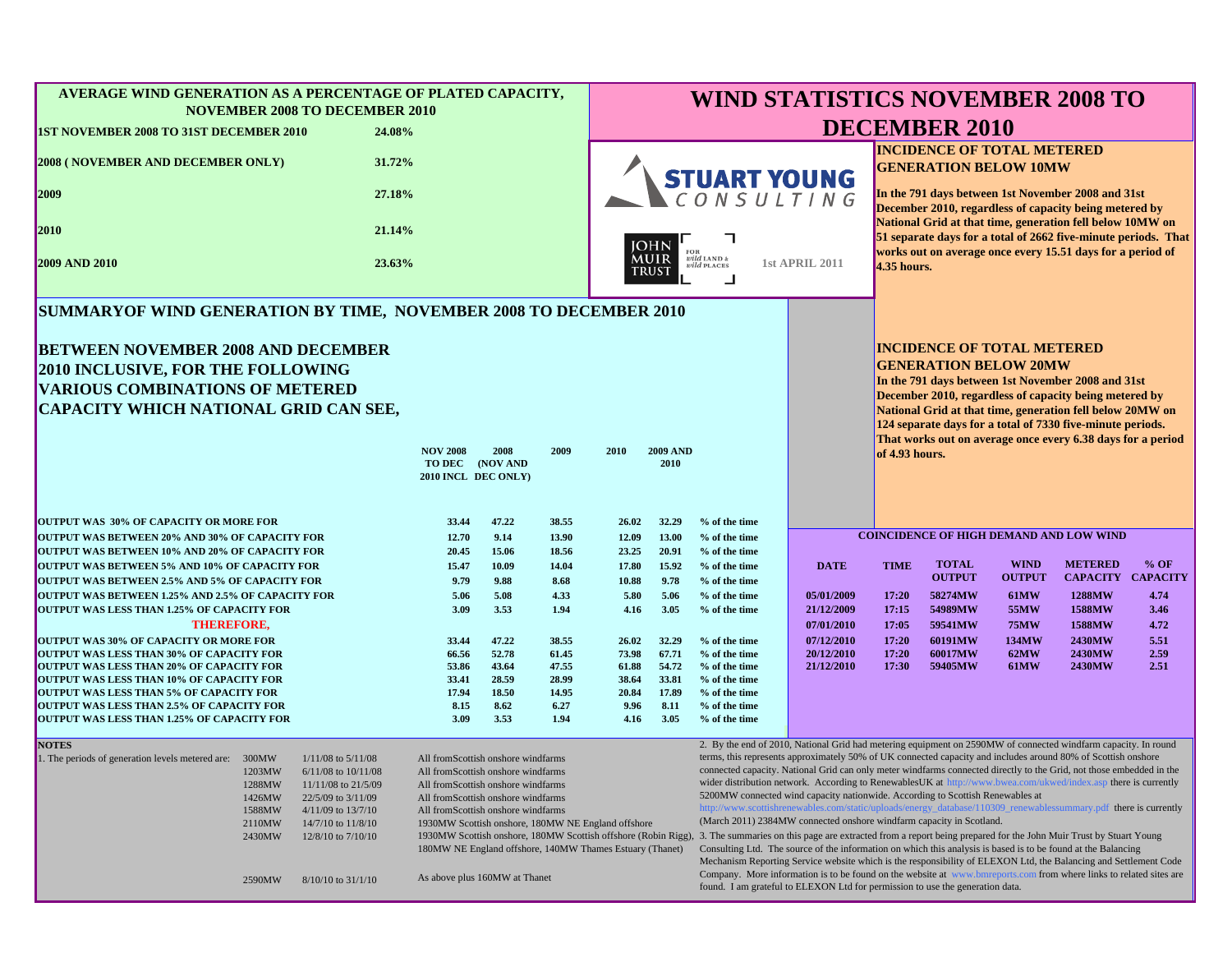# **APPENDIX D**

# **INCIDENCE OF LOW WIND OUTPUT**